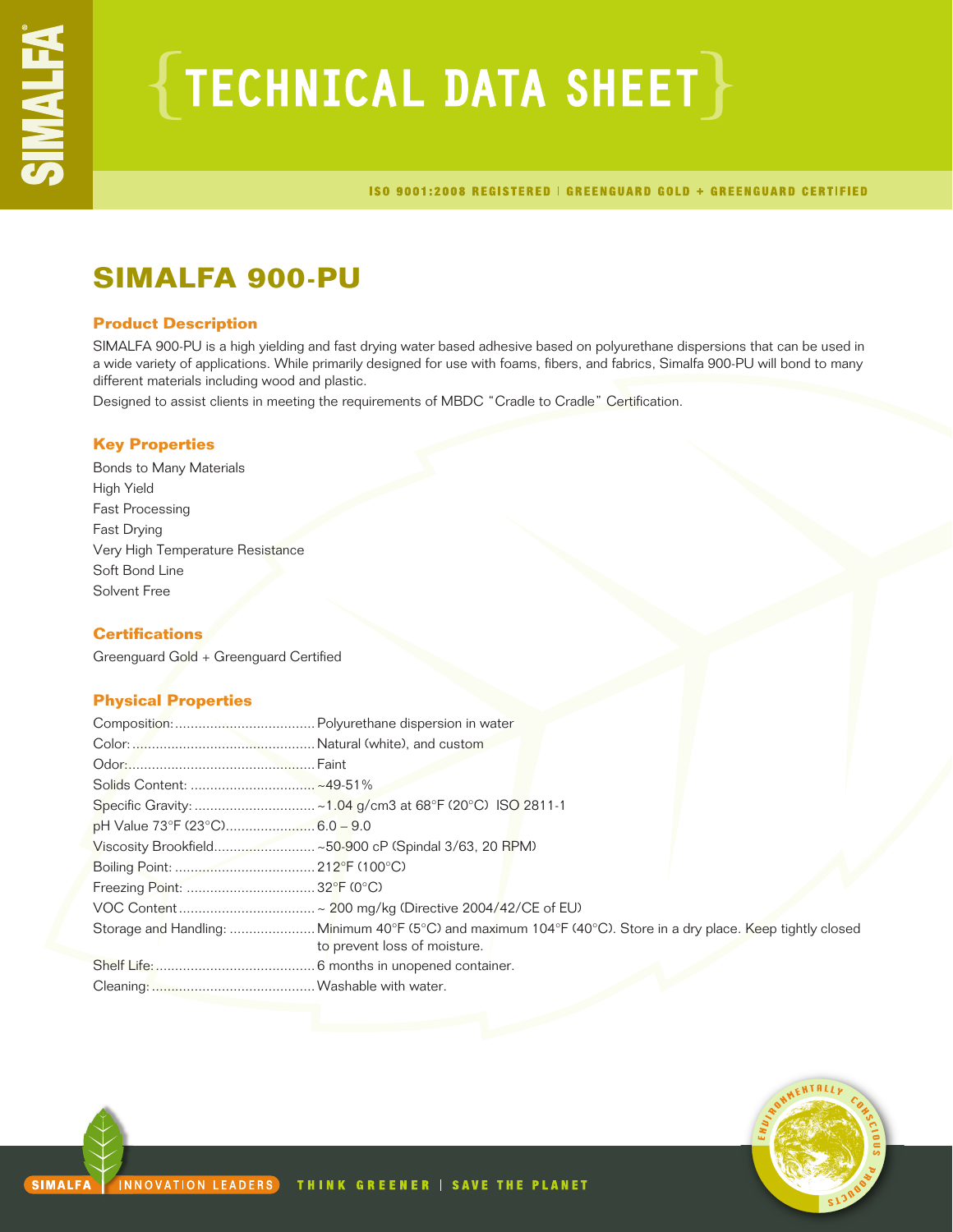# **Available Container Sizes**

Simalfa is available in 5, 110, and 250 gallon containers (20, 440, and 1000 kg containers). For additional container size information, visit the web at: www.simalfa.com/Techinfo/Container.htm

# **Surface Preparation**

Surfaces must be clean, dry and dust free. Any petroleum based product such as oil or grease can prevent suitable bonding.

# **Application**

Never agitate or mix before using. Simalfa can be applied to both surfaces with a spray gun. However, in many instances, single sided application is the preferred method. Hold the spray gun between 6"- 12" (15cm - 25cm) from the surface and be sure to overlap the pattern slightly with each pass to ensure uniform coverage.

# **Coverage**

Coverage will vary depending on the porosity of substrates and strength of adhesive bond desired. Typical users will cover up to 1000 square feet per gallon. In all cases, user evaluation will be required to determine the optimum coverage levels for their application.

# **Assembly and Bonding Time**

Simalfa bonds immediately after spraying. Users can reposition the substrates, to maximize the quality of their product, without re-spraying. Pressure may be applied via manual or mechanical methods to enhance the initial bond. In addition, the user can place the substrates together immediately or up to 15 minutes after spraying if required by their production process. After 15 minutes the adhesive may dry and the final adhesion can suffer, or a pseudo-adhesion could take place.

The final bond is achieved once the residual water has evaporated. Although water evaporation happens quickly, it is recommended users wait 24 hours before performing any final bond testing.

# **Application Method and Equipment**

SIMALFA is best dispensed via our patented Free Flowing gravity delivery system and applied with our high volume low-pressure (HVLP) spray guns. Other spray gun manufacturers may also have suitable application equipment. To find out if your spray gun works with Simalfa, just contact us, we can help.

We can supply all the necessary design, engineering and equipment to properly install and use SIMALFA.

| Application Methods: Manual spray, Automatic spray, Roll, or Brush                                                 |
|--------------------------------------------------------------------------------------------------------------------|
|                                                                                                                    |
|                                                                                                                    |
| Method of Dispensing:  Free Flowing System (Patent#: 5868319) or pressure container.<br>Pumping is not recommended |
| colored metals such as aluminum, steel, brass, etc.                                                                |
| Cleaning of Equipment: Use water only. Never use solvents of any type.<br>DO NOT SUBMERGE SPRAY GUN IN WATER       |

# **Cleanup**

In some cases wet adhesive may be removed with water. Dry adhesive cannot be removed from porous substrates such as foams or fabrics. It is recommended that users prevent adhesive from getting on surfaces where it's not wanted.

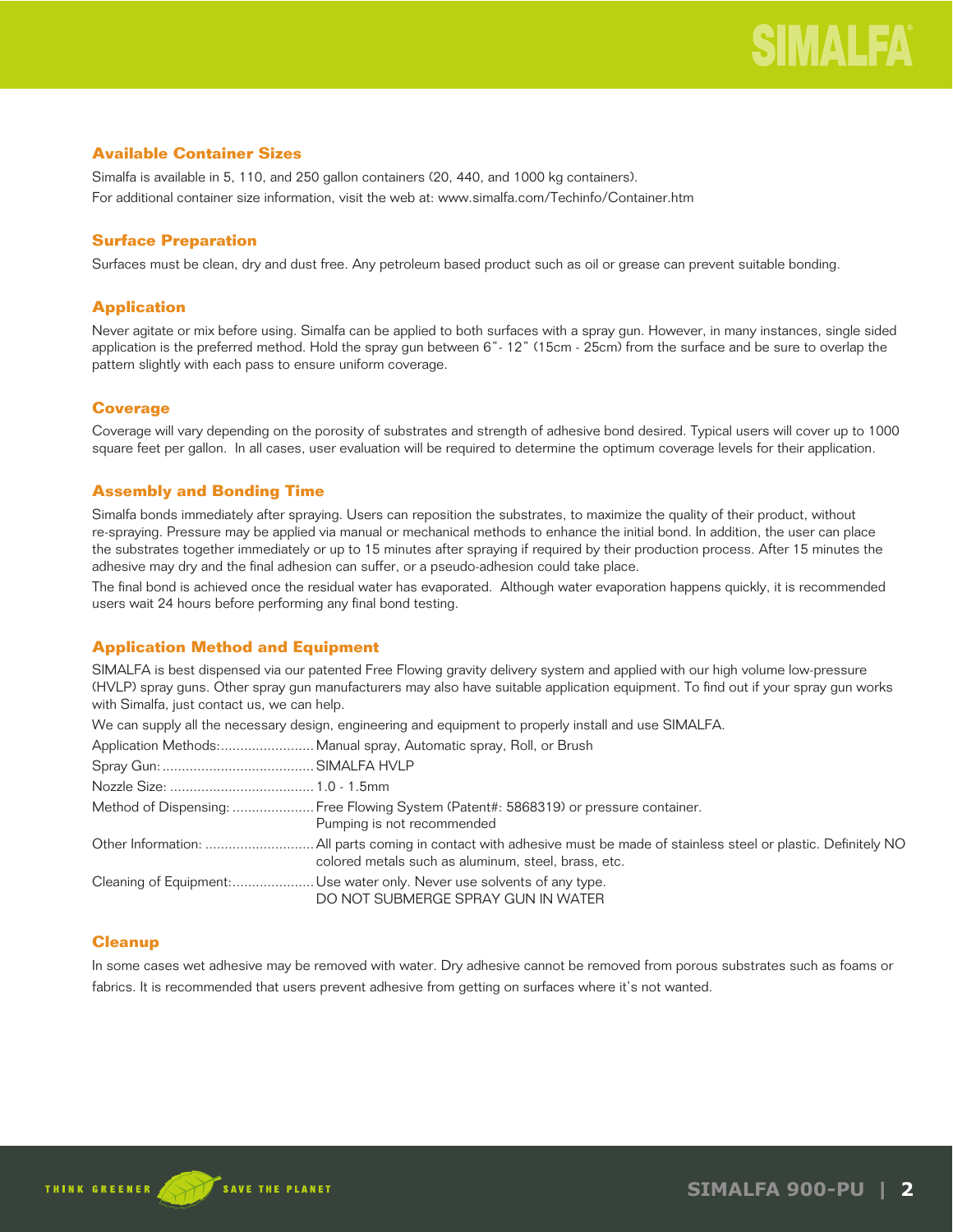# **Precautionary Information**

Please refer to the Safety Data Sheet and Product Label for Health and Safety Information before using Simalfa.

# **For Additional Information**

To request further information visit our website at WWW.SIMALFA.COM, contact us via telephone at (973)423-9266, or mail us at SIMALFA, 15 Lincoln Street, Hawthorne NJ 07506 USA.

To arrange an on-site demonstration please contact us at (973)423-9266 immediately.

# **Important Notice**

This information is accurate to the best of Alfa Adhesives, Inc.'s knowledge, or obtained from sources believed by Alfa Adhesives, Inc. to be accurate. Because many factors may affect processing or application/use, we recommend that you make tests to determine the suitability of this product for your particular purpose prior to use. No warranties of any kind, either expressed or implied, including warranties of merchantability or fitness for a particular purpose, are made regarding products described or designs, data or information set forth, or that the products, designs, data or information may be used without infringing the intellectual property rights of others. In no case shall the descriptions, information, data or designs provided be considered a part of our terms and conditions of sale. Further, you expressly understand and agree that the descriptions, designs, data, and information furnished by Alfa Adhesives, Inc. hereunder are given gratis and Alfa Adhesives, Inc. assumes no obligation or liability for the description, designs, data and information given or results obtained, all such being given and accepted at your risk.

# **TDS Prepared by:**

Alfa Adhesives, Inc. 15 Lincoln Street Hawthorne, NJ 07506 USA Tel: 973.423.9266 Fax: 973.423.9264

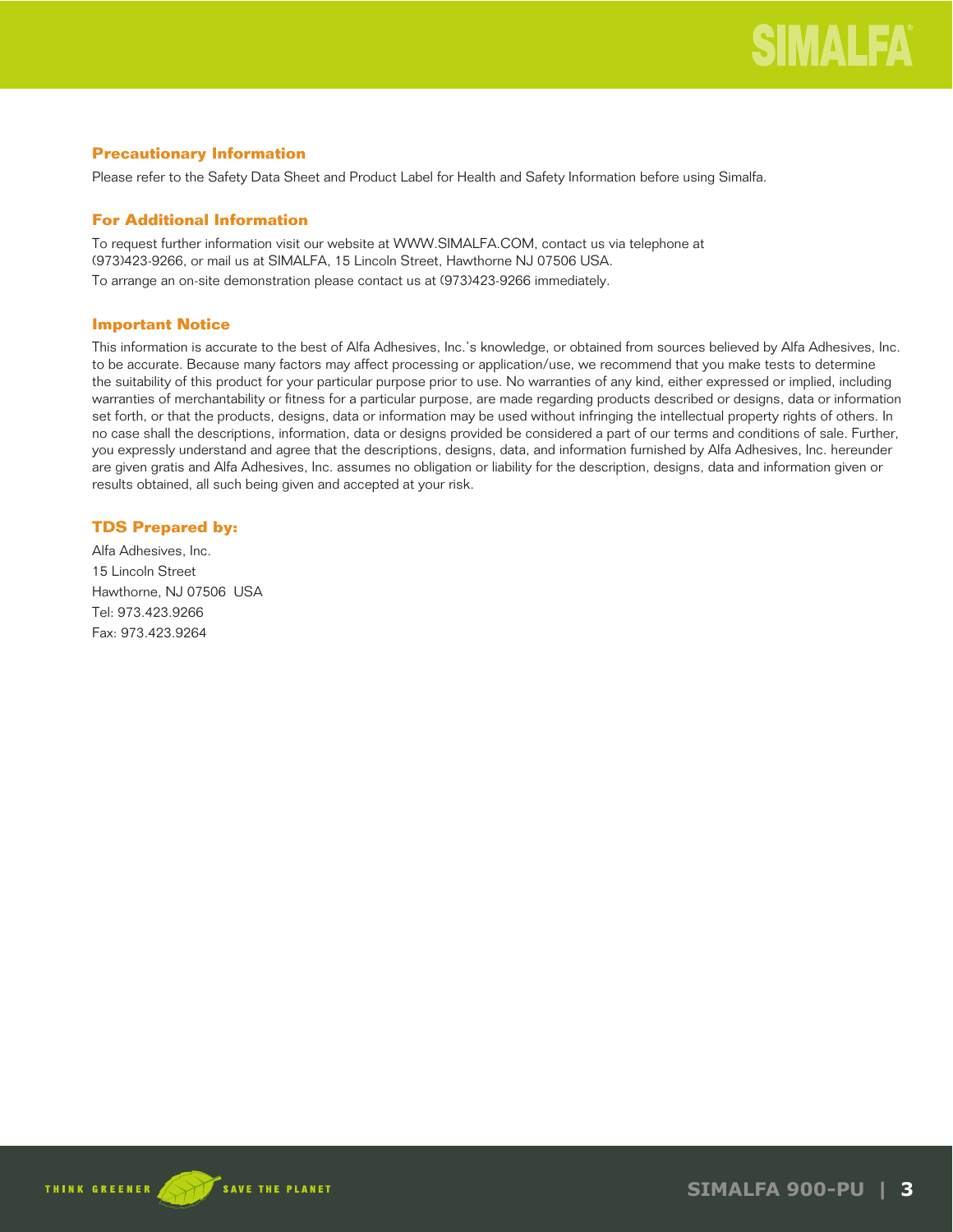# ${S$ AFETY DATA SHEET $}$

ISO 9001:2008 REGISTERED | GREENGUARD GOLD + GREENGUARD CERTIFIED

# **SIMALFA 900-PU**

# **SECTION 1: Identification**

| Product identifier:  SIMALFA 900-PU                     |                                                                                                                       |
|---------------------------------------------------------|-----------------------------------------------------------------------------------------------------------------------|
|                                                         |                                                                                                                       |
|                                                         |                                                                                                                       |
|                                                         |                                                                                                                       |
|                                                         | Recommended use: Adhesives. Industrial Use. Flexible foam bonding. Manufacture of furniture. Vehicle<br>construction. |
| Recommended restrictions:  Uses other than those above. |                                                                                                                       |
| <b>Manufacturer Information:</b>                        |                                                                                                                       |
|                                                         |                                                                                                                       |
|                                                         |                                                                                                                       |
|                                                         |                                                                                                                       |
| Office hours (Mon - Fri):  6.00 am to 5:00 pm EST       |                                                                                                                       |
|                                                         | Company contact name: Darren Gilmore, darren.gilmore@simalfa.com                                                      |
| Emergency phone number:  1.973.423.9266                 |                                                                                                                       |

# **SECTION 2: Hazard(s) identification**

|                                            | Classification of the chemical in accordance with paragraph (d) of §1910.1200:                                 |  |
|--------------------------------------------|----------------------------------------------------------------------------------------------------------------|--|
|                                            | Physical hazards:  Not classified as a physical hazard under GHS criteria                                      |  |
|                                            |                                                                                                                |  |
|                                            | Environmental hazards: Not classified as a physical hazard under GHS criteria                                  |  |
| GHS signal word:  Not applicable           |                                                                                                                |  |
|                                            | GHS hazard statement(s):  This mixture is classified as not hazardous according to paragraph (d) of §1910.1200 |  |
| GHS Hazard symbol(s):  Not applicable      |                                                                                                                |  |
| <b>GHS Precautionary statement(s):</b>     |                                                                                                                |  |
|                                            |                                                                                                                |  |
|                                            |                                                                                                                |  |
|                                            |                                                                                                                |  |
|                                            |                                                                                                                |  |
| Hazard(s) not otherwise Classified (HNOC): |                                                                                                                |  |
| None known.                                |                                                                                                                |  |
| Ingredient(s) of unknown acute toxicity:   |                                                                                                                |  |

Not applicable

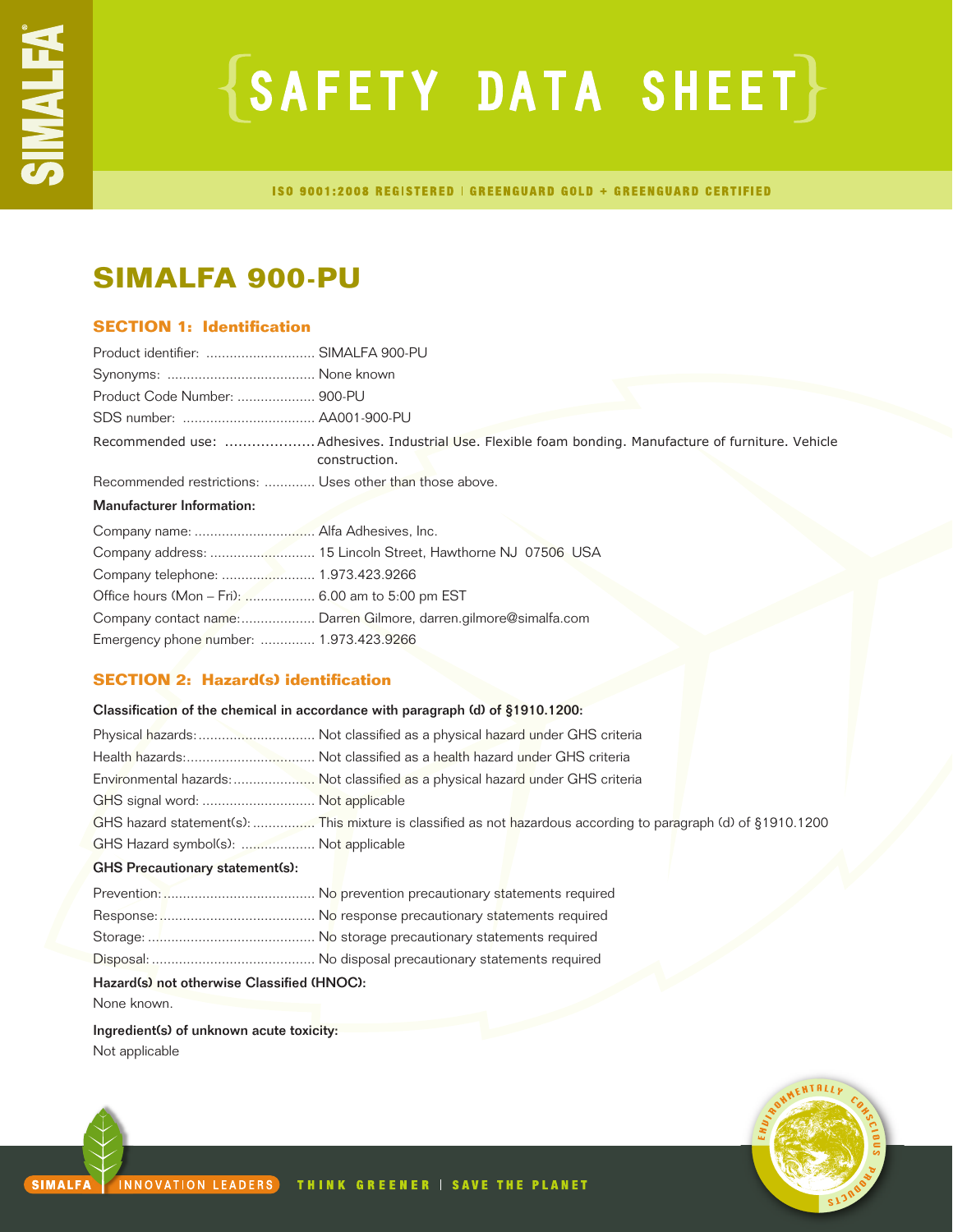# **SECTION 3: Composition/information on ingredients**

### Mixture:

Polyurethane dispersion

| l Chemical Name                                                 | CAS# | <b>Concentration (weight %)</b> |
|-----------------------------------------------------------------|------|---------------------------------|
| No hazardous components above the<br>l classification threshold |      |                                 |

Note: The balance of the ingredients are not classified as hazardous, or are below the classification threshold under the criteria of the Federal OSHA Hazard Communication Standard 29 CFR 1910.1200

# **SECTION 4: First-aid measures**

# Description of necessary measures:

# Inhalation:

Remove to fresh air. In case of irritation of the respiratory tract seek medical advice.

# Skin contact:

After contact with skin, wash immediately with soap and water. In case of skin irritation, seek medical treatment.

### Eye contact:

If product gets into the eye, keep eyelid open and rinse immediately with large quantities of water, for at least 5 minutes. Subsequently consult an ophthalmologist.

#### Ingestion:

Contact a physician/medical advice immediately.

#### Most important symptoms/effects, acute and delayed:

None currently known.

#### Indication of immediate medical attention and special treatment needed:

If any symptoms are observed, contact a physician and give them this SDS sheet.

# **SECTION 5: Fire-fighting measures**

#### Suitable extinguishing media:

Water. Foam. Dry extinguishing powder.

# Unsuitable extinguishing media:

None known.

#### Specific hazards:

Product is not combustible. In case of fire and/or explosion do not breathe fumes. Combustion products – Irritating gases and vapors. Special protective equipment and precautions for fire-fighters: Full protective clothing and NIOSH-approved self-contained breathing apparatus should be worn. Use water to cool exposed containers.

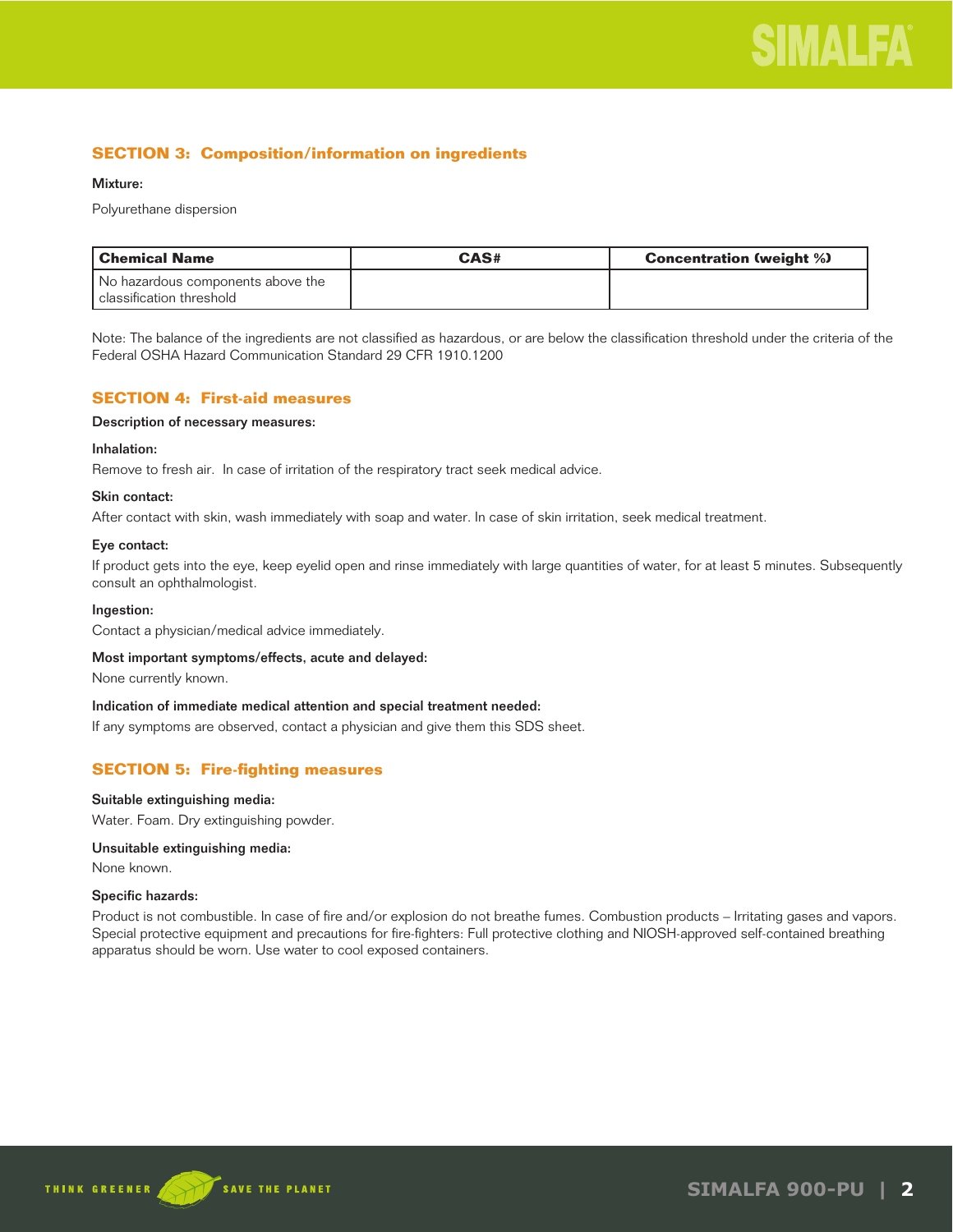# **SECTION 6: Accidental release measures**

#### Personal precautions, protective equipment and emergency procedures:

Wear appropriate protective equipment, such as gloves, goggles and protective clothing, as conditions warrant (see Section 8). See Sections 2 and 7 for additional information on hazards and precautionary measures. Change contaminated clothing.

# Environmental Precautions:

Stop spill/release if it can be done safely. Do not empty into drains or the aquatic environment. Cover drains.

### Methods and material for containment and cleaning up:

Remove mechanically, placing in appropriate containers for disposal. Absorb with liquid-binding material (e.g. sand, diatomaceous earth, acid- or universal binding agents). Clear contaminated area thoroughly. Retain contaminated washing water and dispose. Dispose of in accordance with all local, state, and federal regulations.

# **SECTION 7: Handling and storage**

#### Precautions for safe handling:

The necessary precautions for handling chemicals should be followed. If suction of the immediate vicinity is impossible or insufficient, adequate airing of the working place must be ensured. Use good personal hygiene practices and wear appropriate personal protective equipment (see section 8).

#### Conditions for safe storage, including any incompatibles:

Store only in original container. Keep container tightly closed. The adhesive is sensitive to frost! Temperatures below 0°C will destroy the adhesive!

# Storage conditions:

Store between 5°C to and 40°C

### Shelf life:

6 months in unopened container

# **SECTION 8: Exposure controls/personal protection**

#### Control Parameters:

# Occupational exposure limits:

Does not contain substances above concentration limits fixing an occupational exposure limit.

| US OSHA HAZARDOUS COMPONENTS (29 CFR 1910.1200): |                  |                   |
|--------------------------------------------------|------------------|-------------------|
| Permissible Exposure Limits                      |                  |                   |
| l Substance                                      | PEL-TWA (8 hour) | PEL-STEL (15 min) |
| Not Applicable                                   |                  |                   |

| US ACGIH Threshold Limit Values |                  |                   |
|---------------------------------|------------------|-------------------|
| l Substance                     | TLV-TWA (8 hour) | TLV-STEL (15 min) |
| Not Applicable                  |                  |                   |

| <b>NIOSH Exposure Limits</b> |            |        |
|------------------------------|------------|--------|
| <b>Substance</b>             | <b>TWA</b> | ' STEL |
| Not Applicable               |            |        |

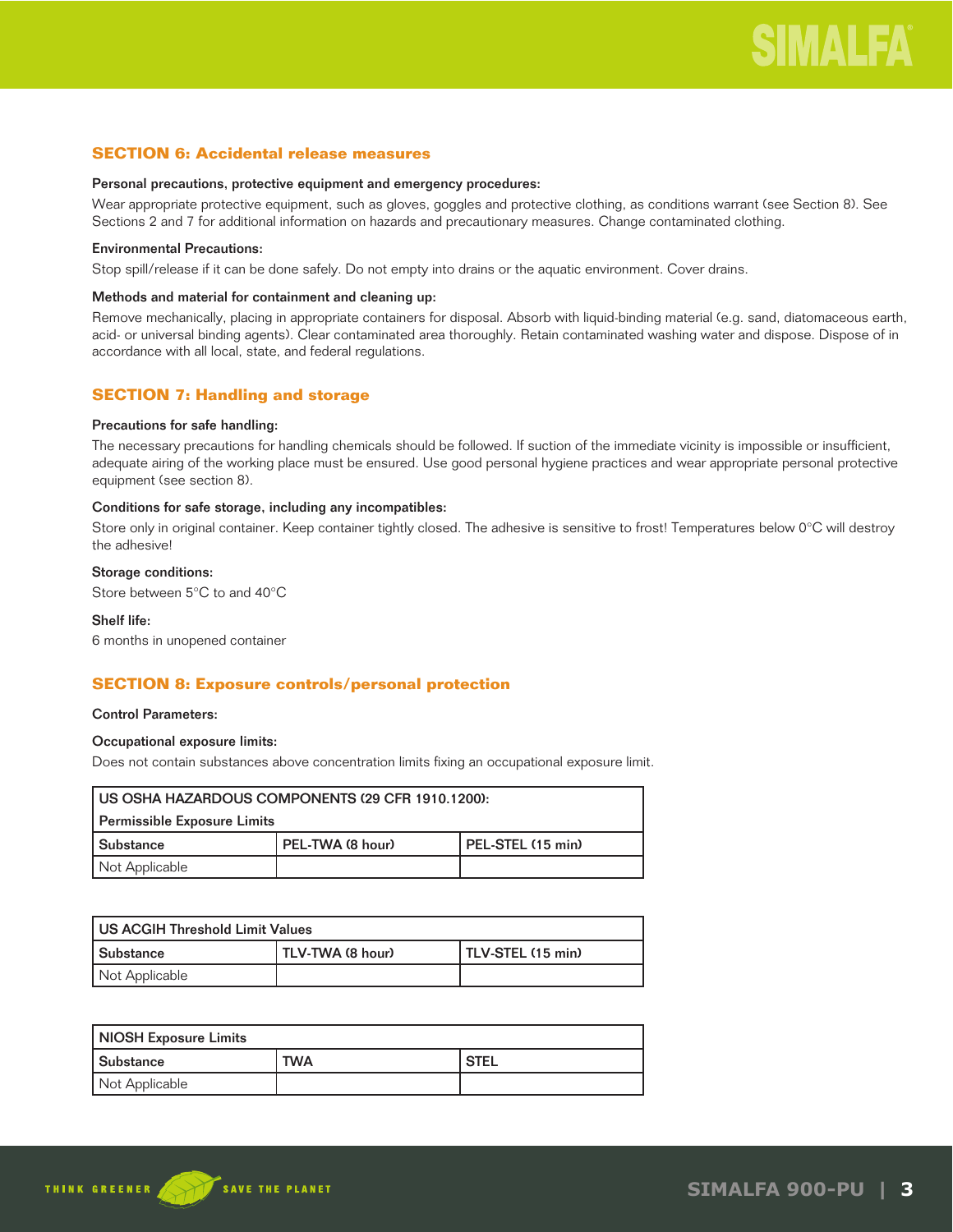

# Appropriate engineering controls:

General room ventilation should be adequate. See also Section 7.

#### Individual protection measures, such as personal protective equipment:

### Eye/face protection:

Use suitable safety glasses. Eye protection should be compliant with OSHA regulations.

# Skin and hand protection:

Use appropriate gloves. Gloves must be inspected prior to use. Use proper glove removal technique (without touching glove's outer surface) to avoid skin contact with this product. Dispose of contaminated gloves after use in accordance with applicable laws and good laboratory practices. Wash and dry hands.

# Respiratory protection:

None required under normal conditions of use. Where risk assessment shows air-purifying respirators are appropriate, use type N95 (US) or type P1 (EN 143) respirator. Use respirators and components tested and approved under appropriate government standards such as NIOSH (US) or CEN (EU).

# Other:

Other protective clothing may be required depending on degree of exposure.

# Thermal hazards:

No data available

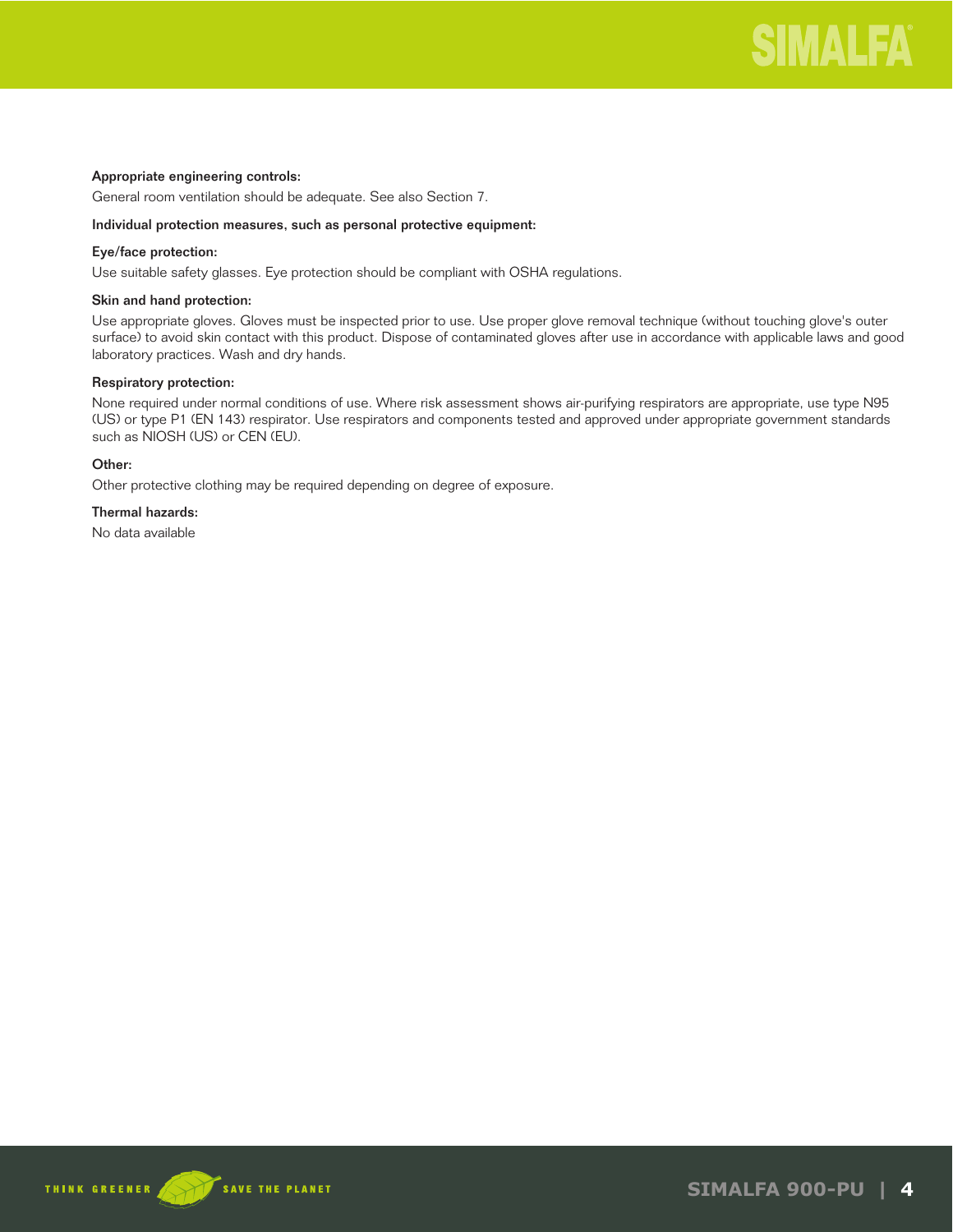# **SECTION 9: Physical and chemical properties**

# Appearance

| Flammability (solid, gas): Non-flammable |  |
|------------------------------------------|--|

# Upper/lower flammability or explosive limits

| Flammability limit – lower %): Not applicable               |  |
|-------------------------------------------------------------|--|
| Flammability limit - upper (%):  Not applicable             |  |
| Explosive limit - lower (%):  Not applicable                |  |
| Explosive limit – upper (%): Not applicable                 |  |
|                                                             |  |
|                                                             |  |
|                                                             |  |
|                                                             |  |
| Partition coefficient (n-octanol/water):  No data available |  |
| Auto-ignition temperature:  No data available               |  |
| Decomposition temperature:  No data available               |  |
|                                                             |  |
|                                                             |  |
|                                                             |  |

# **SECTION 10: Stability and reactivity**

| Possibility of hazardous reactions: Not known. |                                                                                                        |
|------------------------------------------------|--------------------------------------------------------------------------------------------------------|
|                                                |                                                                                                        |
| Incompatible materials:  None known.           |                                                                                                        |
|                                                | Hazardous decomposition:  Thermal decomposition can lead to the escape of irritating gases and vapors. |

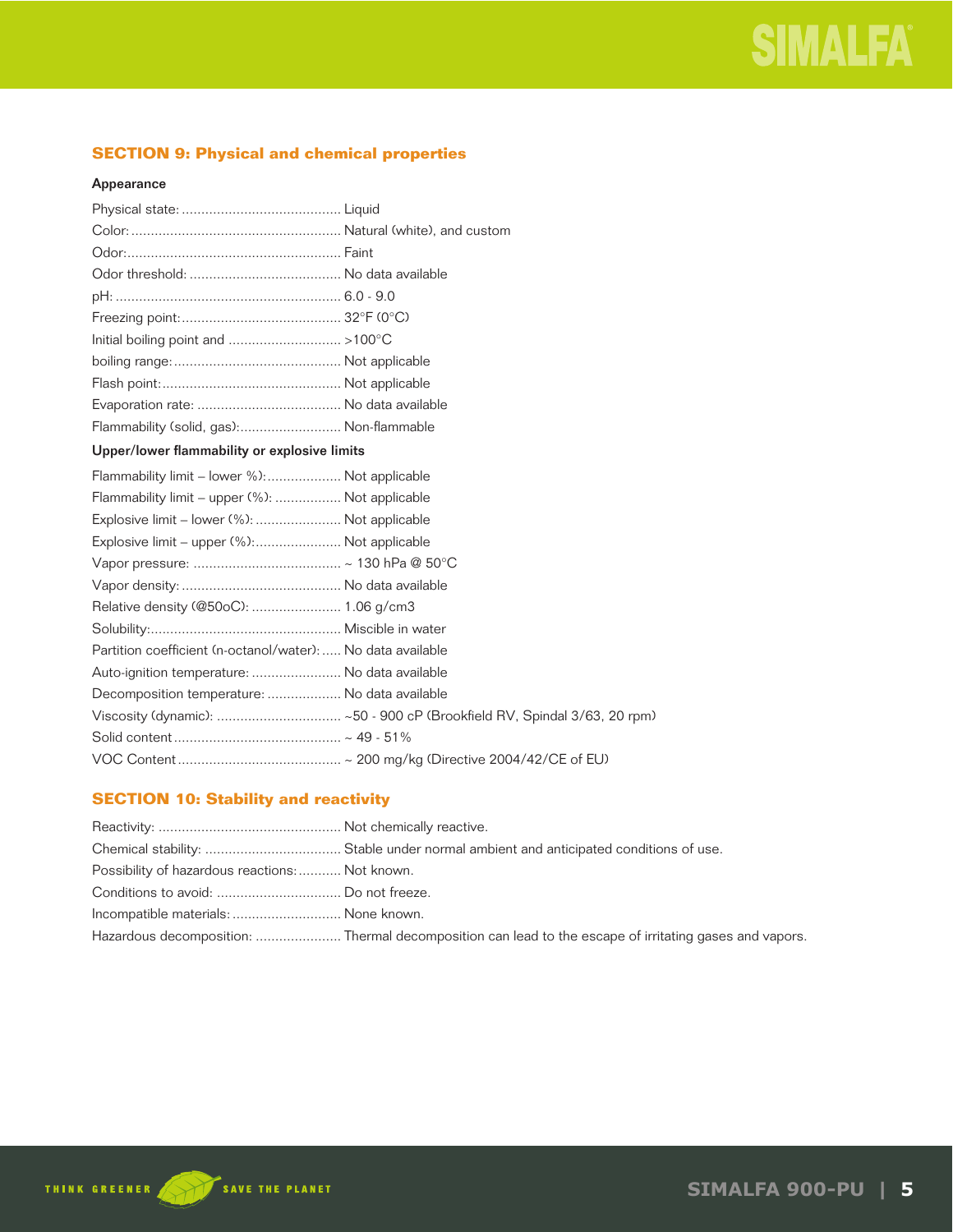# **SECTION 11: Toxicological information**

#### Information on likely routes of exposure:

# Symptoms related to the physical, chemical, and toxicological characteristics:

None expected.

# Delayed and immediate effects and chronic effects from short or long-term exposure: None expected.

# Numerical measures of toxicity:

Ingredient Information

| l Substance    | <b>Test Type (species)</b> | Value |
|----------------|----------------------------|-------|
| Not Applicable | LD50 Oral (Rat)            |       |
|                | LD50 Dermal (Rabbit)       |       |
|                | LC50 Inhalation (Rat)      |       |

#### Skin corrosion/irritation:

Frequently or prolonged contact with skin may cause dermal irritation.

# Serious eye damage/eye irritation:

Not expected to cause serious eye damage/eye irritation.

#### Respiratory sensitization:

No information available on the mixture, however none of the components have been classified as a respiratory sensitizer (or are below the concentration threshold for classification).

# Skin sensitization:

No information available on the mixture, however none of the components have been classified as a skin sensitizer (or are below the concentration threshold for classification).

# Germ cell mutagenicity:

No information available on the mixture, however none of the components have been classified for germ cell mutagenicity (or are below the concentration threshold for classification).

#### Carcinogenicity:

No information available on the mixture, however none of the components are listed in the National Toxicology Program (NTP) Report on Carcinogens (latest edition) or has been found to be a potential carcinogen in the International Agency for Research on Cancer (IARC) Monographs (latest edition), or by OSHA.

# Reproductive toxicity:

No information available on the mixture, however none of the components have been classified for reproductive toxicity (or are below the concentration threshold for classification).

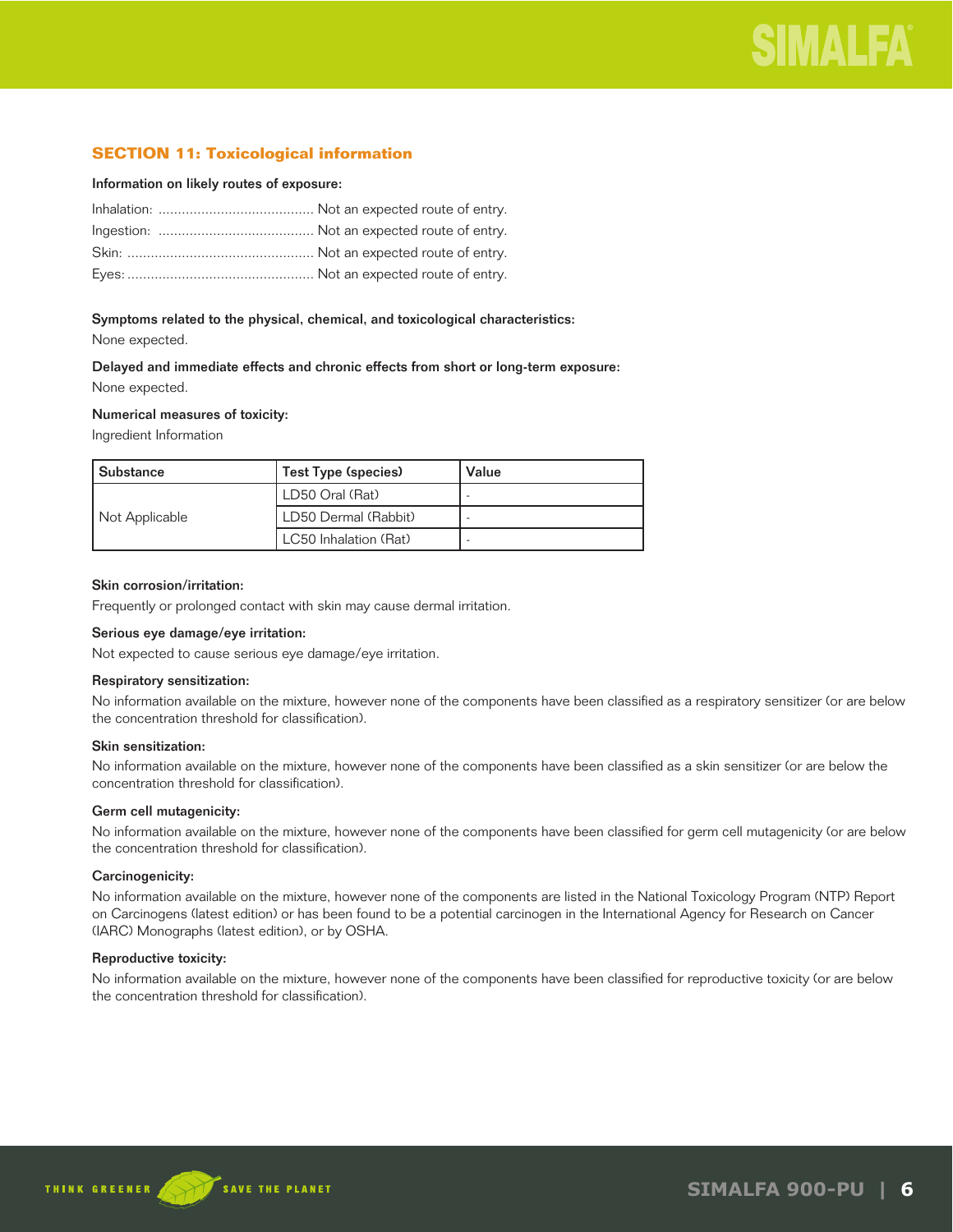# Specific target organ toxicity:

# Single exposure:

No information available on the mixture, however none of the components have been classified for STOT SE (or are below the concentration threshold for classification).

# Specific target organ toxicity:

#### Repeat exposure:

No information available on the mixture, however none of the components have been classified for STOT RE (or are below the concentration threshold for classification).

### Aspiration hazard:

No information available on the mixture, however none of the components have been classified for aspiration hazard (or are below the concentration threshold for classification).

# Further information:

No data available.

# **SECTION 12: Ecological information**

### Ecotoxicity:

### Product data:

Product may not be released into water without pre-treatment.

### Ingredient Information:

| Substance      | <b>Test Type</b> | <b>Species</b> | Value |
|----------------|------------------|----------------|-------|
|                | LD50             |                |       |
| Not Applicable | <b>EC50</b>      |                |       |
|                | EC/LC50          |                |       |

# Persistence and Degradability:

No data available.

# Bioaccumulative Potential:

No data available.

Mobility in Soil:

No data available.

# Other adverse effects:

Technically correct releases of minimal concentrations to adapted biological sewage treatment facility, will not disturb the biodegradability of activated sludge. Observe regulations concerning local drainage.

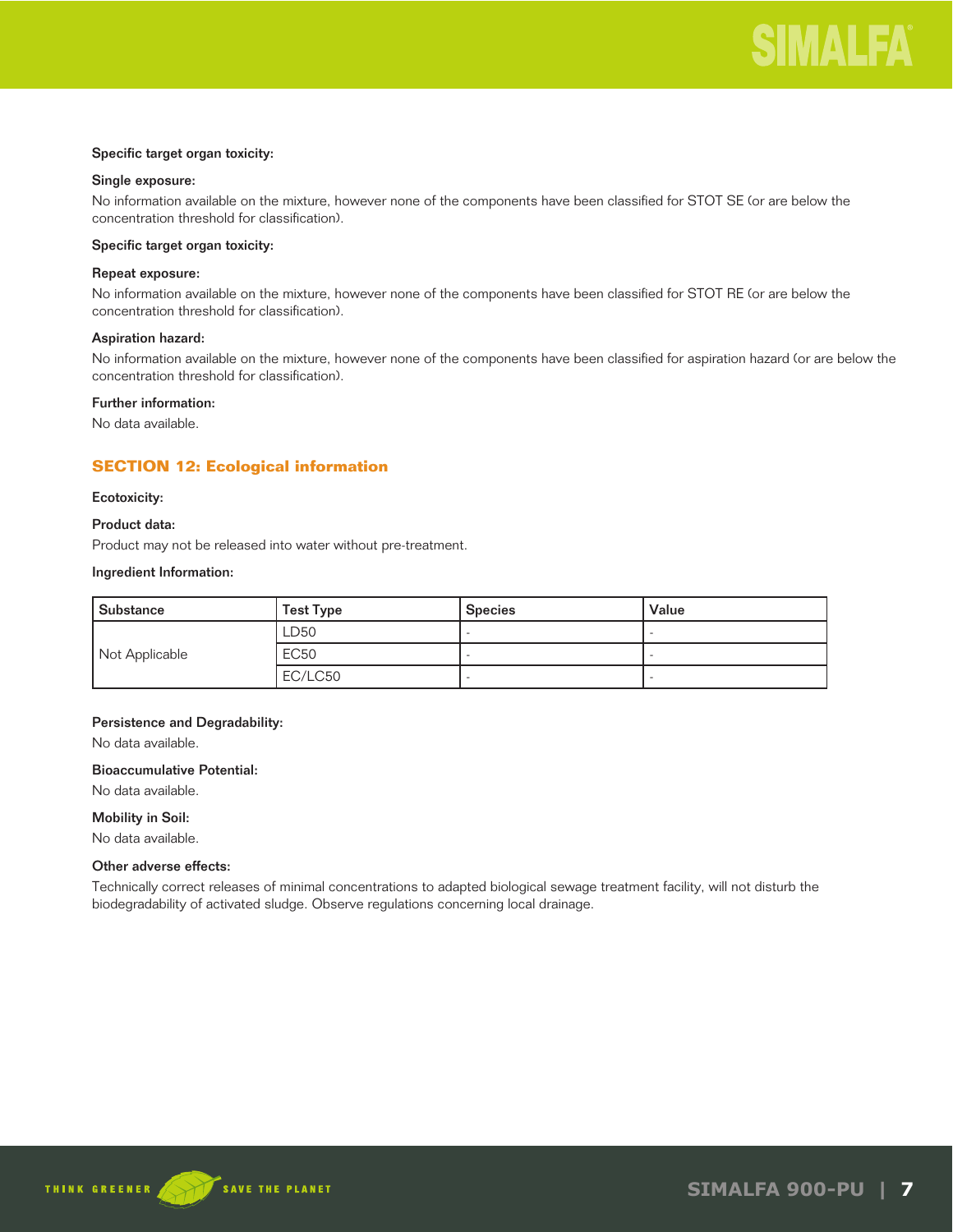# **SECTION 13: Disposal considerations**

### Appropriate method of disposal of substance or preparation

Dispose of contaminate product and materials used in cleaning up spills or leaks in a manner approved for this material. Consult appropriate Federal, State and Local regulatory agencies to ascertain proper disposal procedures.

### Contaminated packaging:

Completely emptied packing can be recycled.

# **SECTION 14: Transport Information**

US Department of Transportation Classification (49CFR) Not regulated under DOT

IMDG Not regulated under IMDG

IATA (Country variations may apply) Not regulated under IATA

Environmental hazards Marine pollutant: No.

Transport in bulk (according to Annex II of MARPOL 73/78 and the IBC Code) No further relevant information available.

Special precautions which a user needs to be aware of, or needs to comply with, in connection with transport or conveyance either within or outside their premises.

PROTECT FROM FROST/FREEZING

# **SECTION 15: Regulatory Information**

United States Federal Regulations: This SDS complies with the OSHA, 29 CFR 1910.1200.

Toxic Substances Control Act (TSCA):

All substances in this product are listed, as required, or are exempt from the TSCA inventory.

# SARA Superfund and Reauthorization Act of 1986 Title III sections 302, 311,312 and 313:

Section 302 – No chemicals in this material are subject to the reporting requirements of SARA Title III, Section 302.

# CERCLA Hazardous Substance List, 40 CFR 302.4:

This product does not contain chemicals listed on CERCLA.

Clean Air Act (CAA) Section 112(r) Accidental Release Prevention (40 CFR 68.130):

None

Clean Water Act Section 311 Hazardous Substances (40 CFR 117.3):

None

SARA Title III Section 302 Extremely Hazardous Substance (40 CFR 355, Appendix A): None

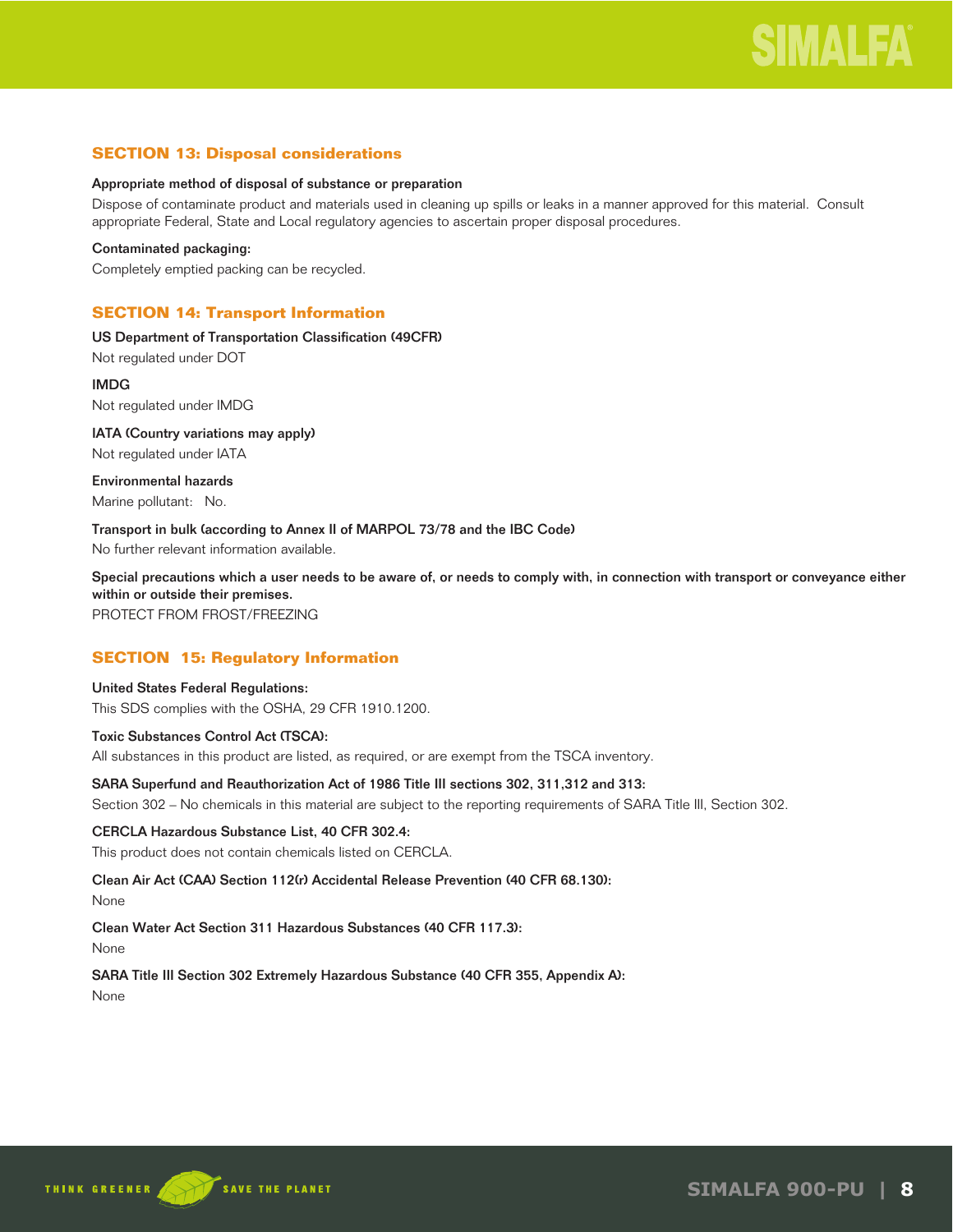

# Section 311/312 (40 CFR 370):

| Acute Health Hazard: No   |  |
|---------------------------|--|
| Chronic Health Hazard: No |  |
|                           |  |
| Pressure Hazard:  No      |  |
| Reactivity Hazard: No     |  |

Section 313 Toxic Release Inventory (40 CFR 372):

None

# STATE REGULATIONS:

This SDS contains specific health and safety data is applicable for state requirements. For details on your regulatory requirements you should contact the appropriate agency in your state.

#### Massachusetts Right to Know:

None of the components are listed on the Massachusetts Right to Know List.

#### New Jersey Right to Know:

None of the components are listed on the New Jersey Right to Know list.

#### Pennsylvania Right to Know:

None of the components are listed on the Pennsylvania Right to Know List.

Canada WHMIS Hazard Class:

Not applicable

# **SECTION 16: Other Information**

# NFPA Hazard Classification

Health: 1 | Flammability: 0 | Instability: 0 | Special Hazards: None

#### Revision Date: April 5, 2018

#### Disclaimer:

Workers using Simalfa should read and understand this SDS and be trained in the proper use of this material.

This information is accurate to the best of Alfa Adhesives, Inc.'s knowledge, or obtained from sources believed by Alfa Adhesives, Inc. to be accurate. Because many factors may affect processing or application/use, we recommend that you make tests to determine the suitability of this product for your particular purpose prior to use. No warranties of any kind, either expressed or implied, including warranties of merchantability or fitness for a particular purpose, are made regarding products described or designs, data or information set forth, or that the products, designs, data or information may be used without infringing the intellectual property rights of others. In no case shall the descriptions, information, data or designs provided be considered a part of our terms and conditions of sale. Further, you expressly understand and agree that the descriptions, designs, data, and information furnished by Alfa Adhesives, Inc. hereunder are given gratis and Alfa Adhesives, Inc. assumes no obligation or liability for the description, designs, data and information given or results obtained, all such being given and accepted at your risk.

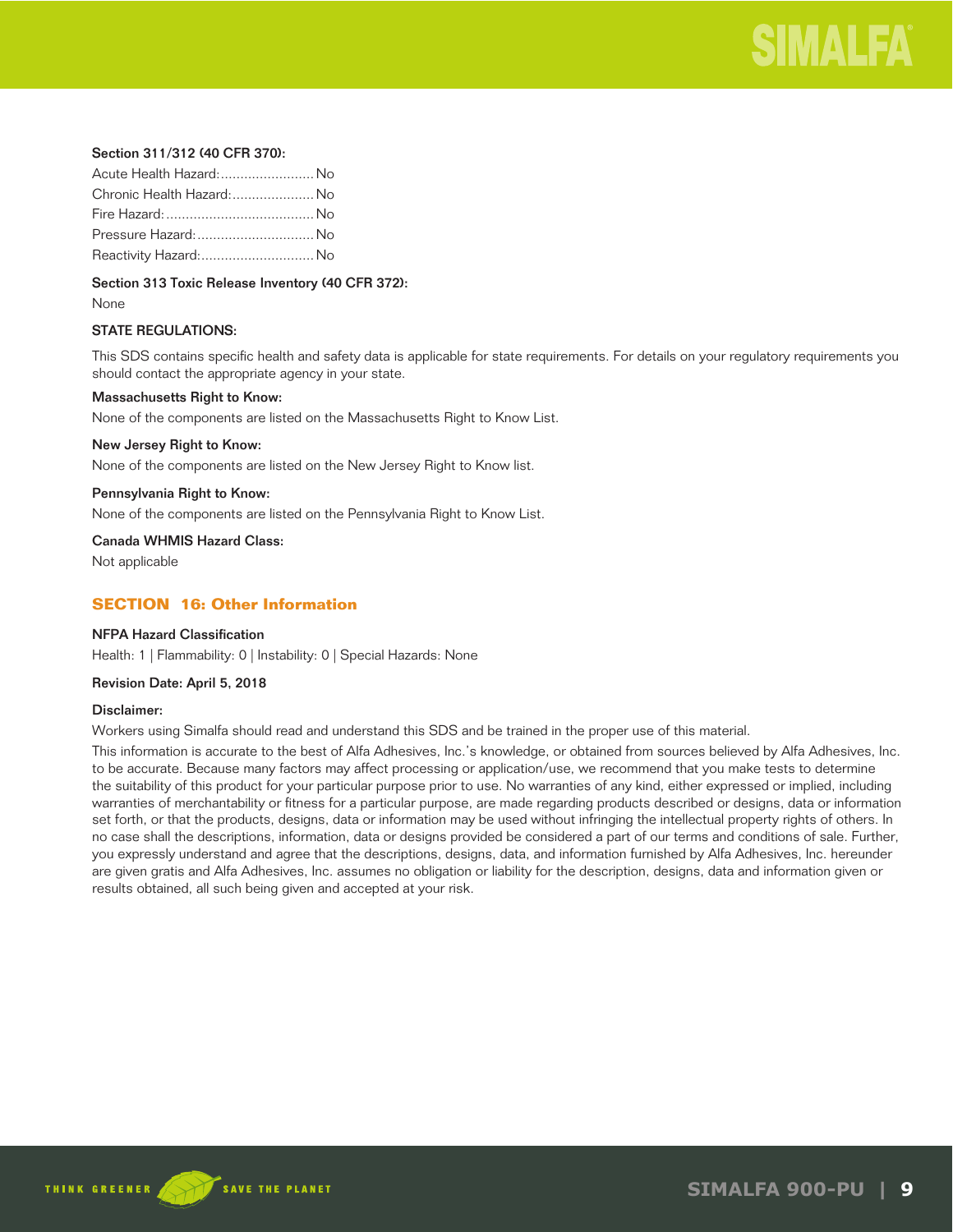# ${HoudATECNICA}$

ISO 9001:2008 REGISTERED | GREENGUARD GOLD + GREENGUARD CERTIFIED

# **SIMALFA 900-PU**

# **Descripción del producto**

SIMALFA 900-PU es un adhesivo de un solo componente con características de tack inicial muy alto, buen rendimiento y rápido secado que puede ser usado en una variedad de aplicaciones.

El adhesivo esta principalmente diseñado para la industria de colchones (tapas, laminas de espuma, encajonados) sin embargo tiene características que permiten adherir materiales como espuma o tela a maderas y plásticos.

# **Propiedades específicas**

Super tack instantaneo Secado muy rapido Alto rendimiento Pegue instantáneo Procesos rápidos Aplicación a una sola cara Reposicionabilidad Suave línea de pegue Libre de solventes

# **Certificaciones**

Greenguard Gold + Greenguard Certified

# **Propiedades físicas**

|                                               | Viscosidad Brookfield:  ~50 - 900 cP (Spindal 3/63, 20 RPM) |
|-----------------------------------------------|-------------------------------------------------------------|
|                                               |                                                             |
| Punto de ebullición:  100°C                   |                                                             |
|                                               |                                                             |
| Manejo y almacenaje:  Mínimo 5°C, máximo 40°C |                                                             |
|                                               |                                                             |
|                                               |                                                             |

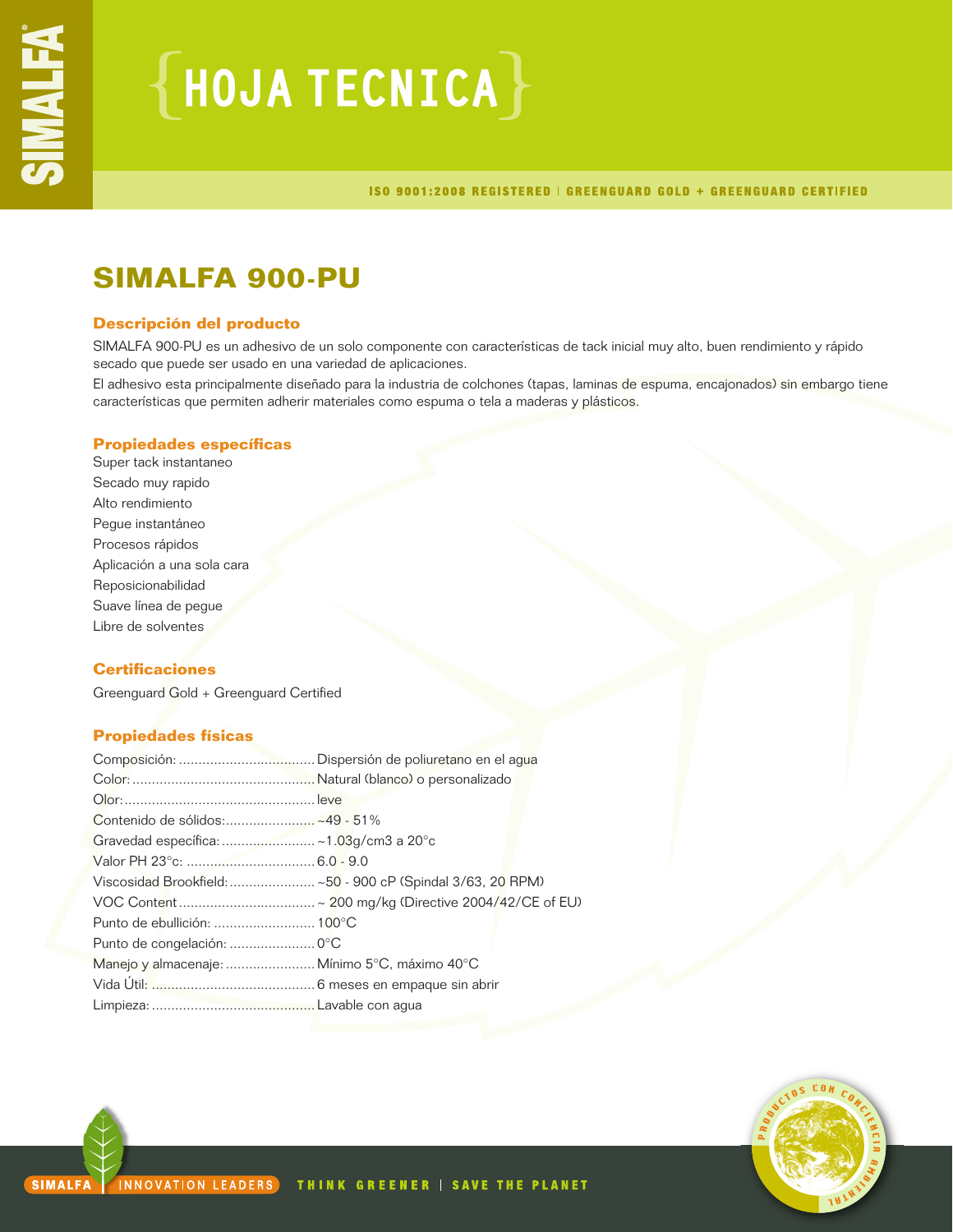# **Presentaciones del producto**

Simalfa está disponible en contenedores de 5, 110 y 250 galones ( 20, 440 y 1000 Kg) Para información adicional, visitar la web en: www.simalfa.com/techinfo/container.htm

# **Preparación de las superficies**

Las superficies deben estar limpias, secas y libres de polvo. Exentas de grasa, aceite, o cualquier otro elemento contaminante que pueda afectar el buen desempeño del adhesivo.

# **Aplicación**

Nunca agite o mezcle antes de su uso. Simalfa puede ser aplicado con pistola en ambas superficies; sin embargo, en muchos casos, puede hacerse aplicación a un solo sustrato, siendo este también un método correcto de aplicación. Sostener la pistola en ángulo recto a una distancia de la superficie, entre 15cm a 25cm y asegurarse de hacer una aplicación uniformemente, que coincida al momento de unir los sustratos.

# **Cobertura**

La cobertura varía dependiendo de la porosidad de los materiales y la fuerza de pegue deseada. El rendimiento aproximado por puede ser de 300 mts2 por galón; en cualquier caso para determinar el consumo adecuado es necesario evaluar las necesidades de cobertura específica a la aplicación.

# **Ensamblaje y tiempo de curado final**

Simalfa ofrece adhesión inmediatamente después de aplicado. Los usuarios pueden reposicionar los sustratos, para mejorar la calidad de su producto, sin necesidad de nuevas aplicaciones. Presión mecánica o manual puede ser aplicada para mejorar las cualidades de la cohesión inicial. Adicionalmente, permite dejar hasta 15 minutos de tiempo abierto antes de hacer la unión si el proceso de producción así lo requiere. Después de 15 minutos el adhesivo se puede secar perjudicando la adhesión.

La adhesión final se logra una vez el agua residual se haya evaporado. A pesar de que la evaporación del agua es rápida, se recomienda esperar 24 horas para realizar pruebas de pegue finales.

# **Equipos y métodos de aplicación**

La forma idónea para la aplicación de los adhesivos SIMALFA es a través de nuestro sistema de caída libre por gravedad y aplicando con nuestras pistolas spray HVLP (high volume low presure) alto volumen baja presión. Otras pistolas pueden llegar a funcionar con nuestro sistema.

Podemos ofrecer el asesoramiento técnico para el uso apropiado de nuestro adhesivo.

Metodos de Aplicación: ....................Spray manual, spray automatico, rodillo o brocha.

| Pistola de Aplicación Spray:  SIMALFA HVLP |                                                                                                                                                                                           |
|--------------------------------------------|-------------------------------------------------------------------------------------------------------------------------------------------------------------------------------------------|
| Tamaño de la Aguja:  1.0 - 1.5 mm          |                                                                                                                                                                                           |
|                                            | Método de Dosificación:Sistema de flujo libre (patente#:5868319) o tanque presurizado. Por sistemas de bombeo no es<br>recomendado hacer la dosificación.                                 |
|                                            | Información Extra:Todas las partes en contacto con el adhesivo deben estar hechas de acero inoxidable o de<br>plástico. En ningún caso utilizar metales como, aluminio, acero, lata, etc. |
|                                            | Limpieza de los Equipos: Usar solamente agua. Nunca usar solventes de ningún tipo. NO SE RECOMIENDA SUMERGIR<br>LA PISTOLA EN AGUA.                                                       |

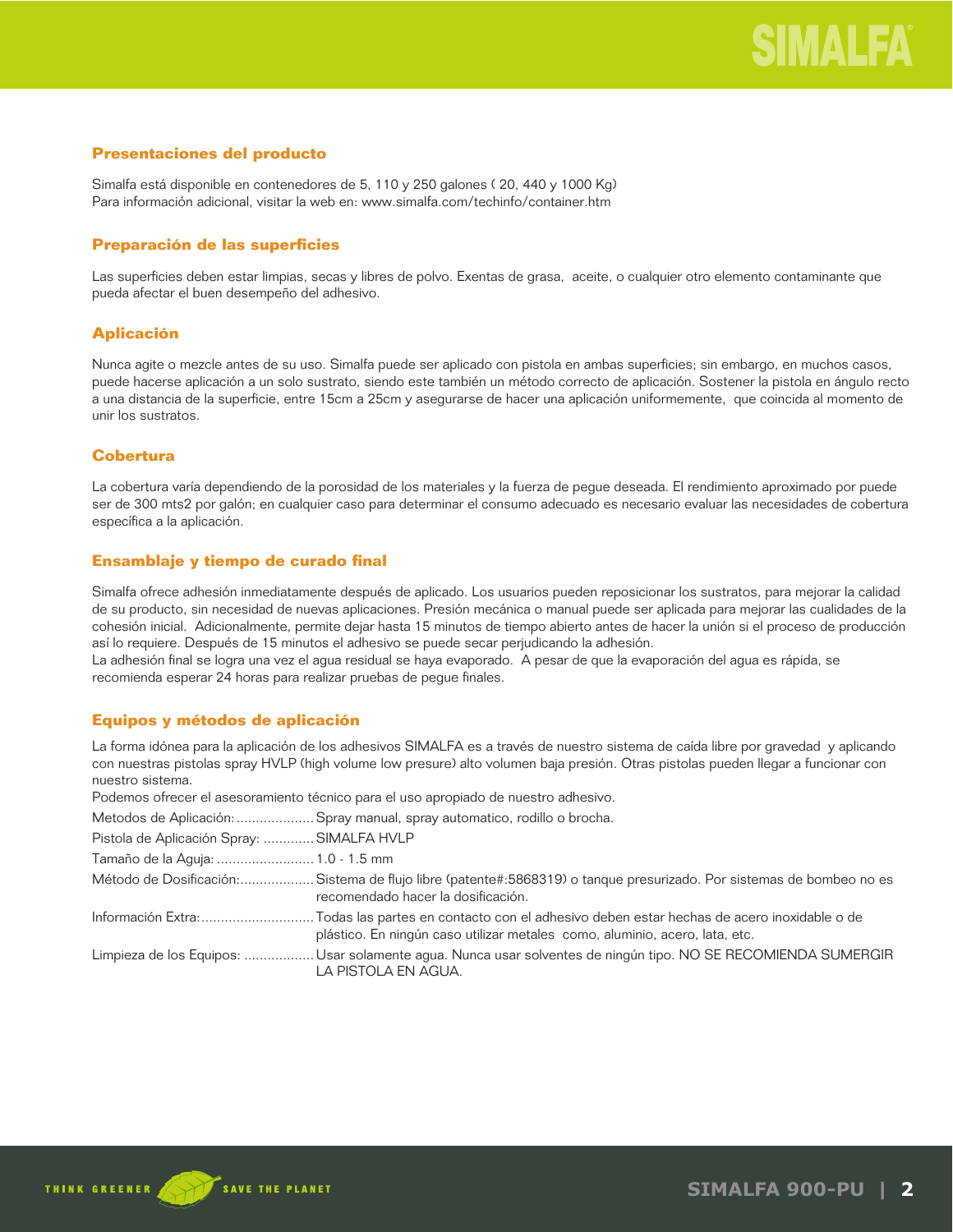# **Limpieza**

En caso que el adhesivo este húmedo (liquido) se puede remover con agua. El adhesivo seco en superficies porosas como lo son telas y espumas no podrá ser removido. Se recomienda a los usuarios evitar que el adhesivo caiga en zonas no deseadas.

# **Información Preventiva**

Antes de usar SIMALFA 900-PU por favor referirse a la hoja de seguridad y a la etiqueta del producto, para consultar las recomendaciones de salud y seguridad.

# **Para Información Adicional**

Para pedir información adicional por favor visiten nuestra pagina www.simalfa.com, o contáctenos vía teléfono al 001(973)423-9266 o por correo postal a SIMALFA | 15 Lincoln Street | Hawthorne | NJ | 075006 | EE.UU.

# **Aviso importante**

Esta información es acertada según el mejor conocimiento de Adhesivos Alfa Inc obtenida de fuentes confiables para la misma. Dado que muchos factores pueden intervenir en el desempeño, procesamiento o aplicación, nosotros recomendamos que haga pruebas para determinar la idoneidad del producto con su uso en particular. Este producto no cuenta con garantías de ningún tipo, ni expresas ni implícitas, incluyendo garantías de come ciabilidad o uso específico o en cuanto a las descripciones, diseños de los productos o información establecida. En ningún caso debe la información y diseño ser tomada como términos y condiciones para la compra del producto. Se debe entender toda la información, diseños y descripciones como material gratis dada por Alfa Adhesives, Inc. Por lo tanto Alfa Adhesives Inc no asume ninguna responsabilidad ni obligación sobre los conceptos, diseños e información dados, todos deben ser aceptados bajo su propia responsabilidad y riesgo.

# **TDS redactada por:**

Alfa Adhesives, Inc. (SIMALFA) 15 Lincoln Street Hawthorne, NJ 07506 EE.UU. Tel: 001.973.423.9266 Fax: 001.973.423.9264

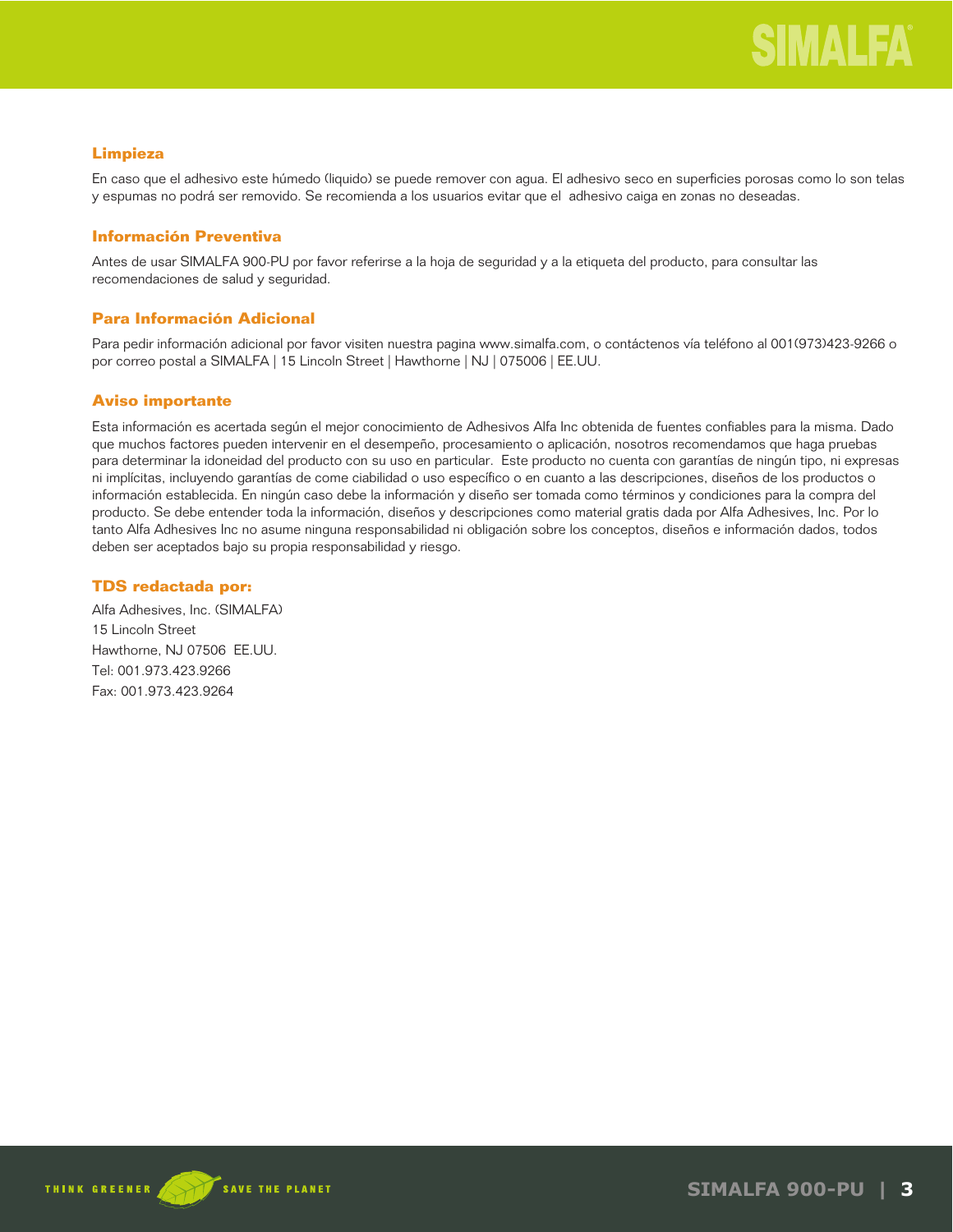# **{HOJA DE SEGURIDAD}**

ISO 9001:2008 REGISTERED | GREENGUARD GOLD + GREENGUARD CERTIFIED

# **SIMALFA 900-PU**

# **SECCIÓN 1: Identificación**

| Identificador de Producto:  SIMALFA 900-PU      |                                                                                                                                          |
|-------------------------------------------------|------------------------------------------------------------------------------------------------------------------------------------------|
|                                                 |                                                                                                                                          |
|                                                 |                                                                                                                                          |
|                                                 |                                                                                                                                          |
|                                                 | Uso de la sustancia/mezcla:  Adhesivos, Uso industrial, Espuma flexible de unión, Fabricación de muebles, Construcción de un<br>vehículo |
|                                                 |                                                                                                                                          |
| Fabricante información:                         |                                                                                                                                          |
|                                                 |                                                                                                                                          |
|                                                 | Dirección de la compañía: 15 Lincoln Street, Hawthorne NJ 07506 Estados Unidos de América/USA                                            |
|                                                 | Horas de oficina (Lunes - Viernes)  6.00 am (de la mañana) to 5:00 pm (de la tarde)                                                      |
| Compañía número de teléfono: 1.973.423.9266     |                                                                                                                                          |
|                                                 | Empresa Contacto Nombre:  Darren Gilmore, darren.gilmore@simalfa.com                                                                     |
| Teléfono en caso de emergencia:  1.973.423.9266 |                                                                                                                                          |

# **SECCIÓN 2: Identificación de los peligros**

# **Clasificación de la sustancia o mezcla, de conformidad con el reglamento párrafo (d) de la regulación §1910.1200:**

| Peligros para la salud: No está clasificado      |                                                                   |
|--------------------------------------------------|-------------------------------------------------------------------|
|                                                  | Peligros ambientales:  No están cubiertos por OSHA GHS §1910.1200 |
| Peligroso para el medio                          |                                                                   |
|                                                  |                                                                   |
| Palabra de Advertencia GHS:  No aplica           |                                                                   |
| Indicación de Peligro GHS:  No aplica            |                                                                   |
| Pictograma de Peligro GHS:  No se usa pictograma |                                                                   |
| <b>Consejos de Prudencia GHS:</b>                |                                                                   |
|                                                  |                                                                   |
|                                                  |                                                                   |

| Peligro no clasificadas de otro modo:  Ninguno conocido. |  |
|----------------------------------------------------------|--|
| Porcentaje de ingrediente(s)                             |  |
| de toxicidad aguda desconocida:  No aplica               |  |

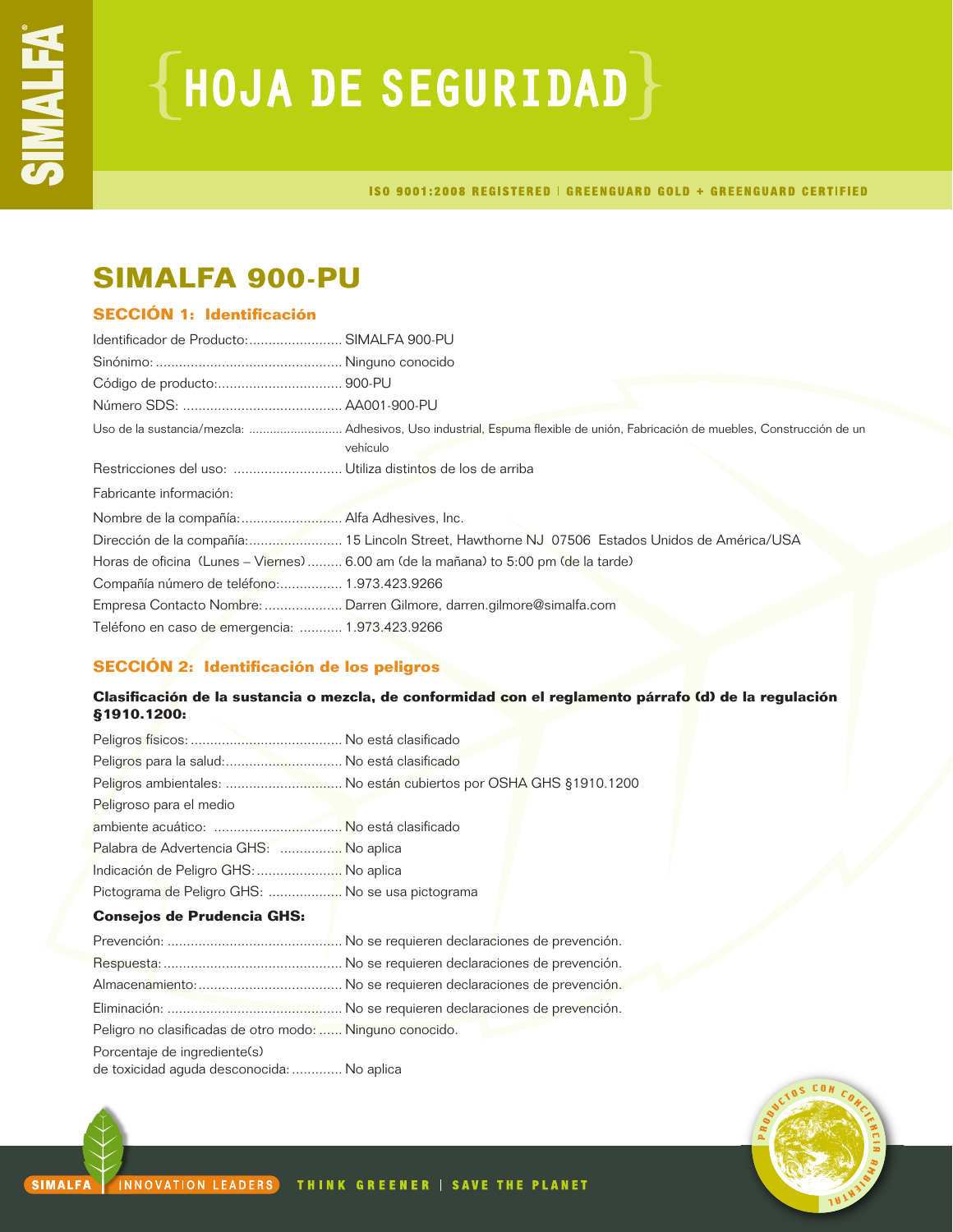

# **Sección 3, Composición/información sobre los componentes**

#### Mezcla:

Dispersión de poliuretano en el agua.

| l Chemical Name                      | CAS# | <b>Concentration (weight %)</b> |
|--------------------------------------|------|---------------------------------|
| No hay componentes peligrosos por    |      |                                 |
| l encima del umbral de clasificación |      |                                 |

Nota : El saldo de los ingredientes no están clasificados como peligrosos o están por debajo del umbral de clasificación con los criterios de la Federal OSHA Estándar de Comunicación de Peligros 29 CFR 1910.1200.

# **Sección 4, Primeros auxilios**

#### Descripción de las medidas necesarias:

#### Inhalación:

Transportar a la persona al aire libre. . En caso de irritación del tracto respiratorio buscar asistencia médica.

#### Contacto con la piel:

En caso de contacto con la piel, lavar con agua y jabón inmediato.

#### En caso de irritación cutánea:

Consultar a un médico.

#### Contacto con los ojos:

En caso de contacto con los ojos, manteniendo los párpados bien separados y lavar inmediatamente con abundante agua prolongadamente, durante al menos 5 minutos. Posteriormente consultar a un oftalmólogo

#### Ingestión:

Buscar asistencia médica inmediata.

#### Síntomas/efectos más importantes, agudos y retardados:

Ninguno actualmente conocido.

Indicación de la necesidad de recibir atención médica inmediata y tratamiento especial requerido en caso necesario:

Si se observan los síntomas, consulte a un médico y darles esta SDS.

# **Sección 5, Medidas de lucha contra incendios**

#### Medios de extinción apropiados:

Agua, Espuma, Polvo seco.

### Material extintor inadecuado:

Ninguno conocido .

#### Peligros específicos de los productos químicos:

El producto no es combustible. No inhalar humos procedentes de incendios o de vapores de descomposición. Los productos de combustión – Gases irritantes y vapores.

#### Equipo de protección especial y precauciones para los equipos de lucha contra incendios:

Llevar ropa de protección completa y equipo de respiración autónomo aprobado por NIOSH. Utilizar agua para enfriar los contenedores expuestos al fuego.

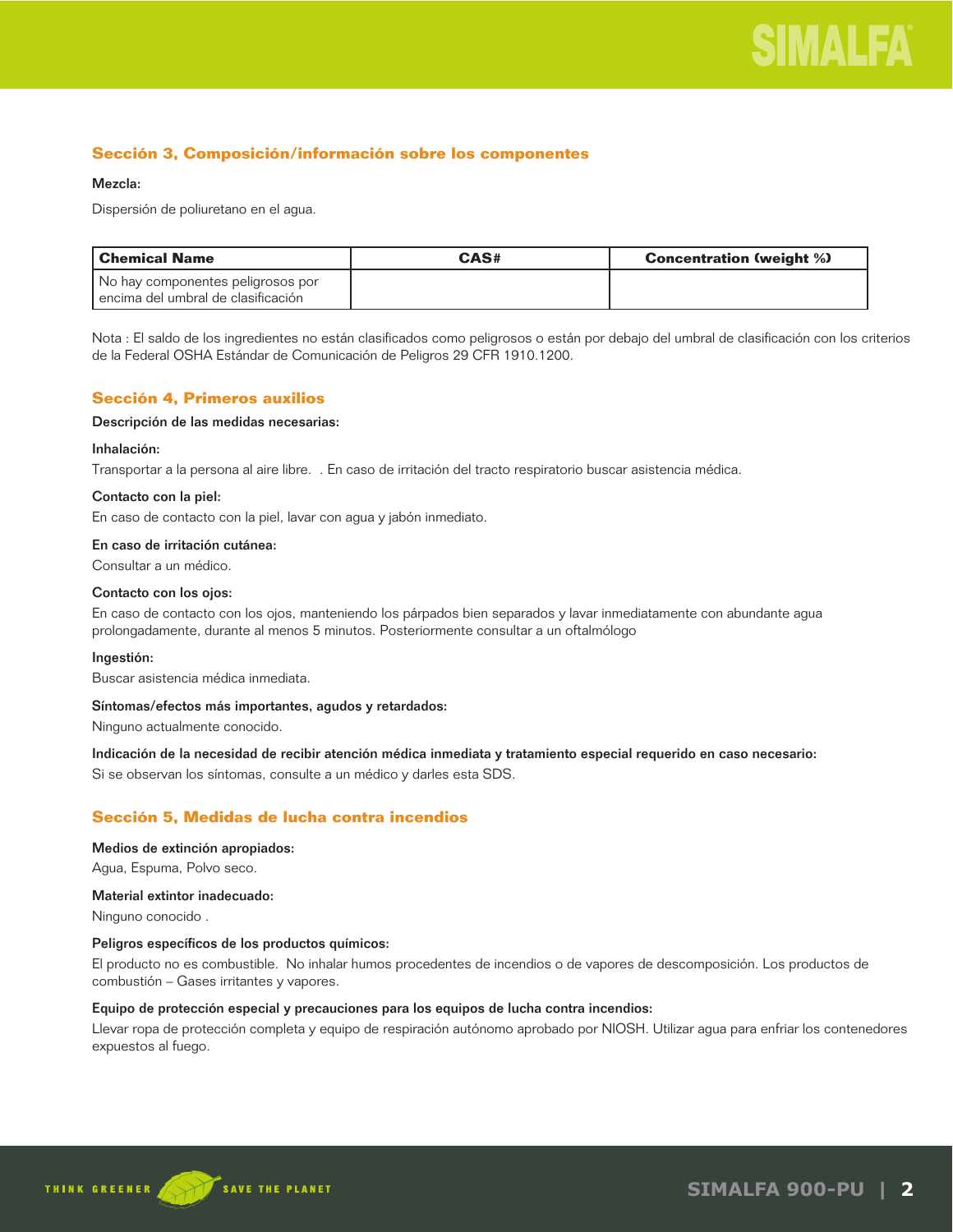# **Sección 6, Medidas que deben tomarse en caso de vertido accidental**

#### Precauciones individuales, equipos de protección y procedimientos de emergencia:

Usar el equipo de protección personal (EPP) adecuado tales como: guantes, gafas y ropa de protección cuando sea necesario basándose en las condiciones (Vea la Sección 8). Vea la Sección 2 y 7 para obtener información adicional sobre los peligros y medidas cautelares. Quitar la ropa contaminada.

#### Precauciones Medioambientales:

Detener la fuga si puede hacerse sin riesgo. No verter en desagües ni en el medio ambiente acuático. Cubrir los desagües.

#### Métodos y materiales de aislamiento y limpieza:

Recoger mecánicamente el producto. Absorber inmediatamente el producto derramado con sólidos inertes como arcilla o tierra de diatomeas, agente aglutinante ácido o universal. Limpiar las superficies contaminadas a fondo. Conservar el agua de lavado contaminada y deseche. Eliminar en un lugar de tratamiento adecuado de acuerdo con las regulaciones locales / regionales / internacionales.

# **Sección 7, Manipulación y almacenamiento**

### Precauciones para una manipulación segura:

Se deben seguir las precauciones necesarias para el manejo de productos químicos. Si es imposible o insuficiente de succión de las inmediaciones, una buena ventilación del lugar de trabajo debe garantizarse. Use buenas prácticas de higiene personal y usar el equipo de protección personal (EPP) adecuado (vea la Sección 8). . Lavarse las manos y otras áreas expuestas con un jabón suave y agua antes de tomar un descanso del trabajo y abandonar el trabajo

### Condiciones de almacenamiento seguro, incluidas cualesquiera incompatibilidades:

Conservar únicamente en el recipiente original. Mantener el recipiente herméticamente cerrado.

# Temperatura de almacenamiento:

5 - 40°C

#### Duracion:

6 meses en envase cerrado.

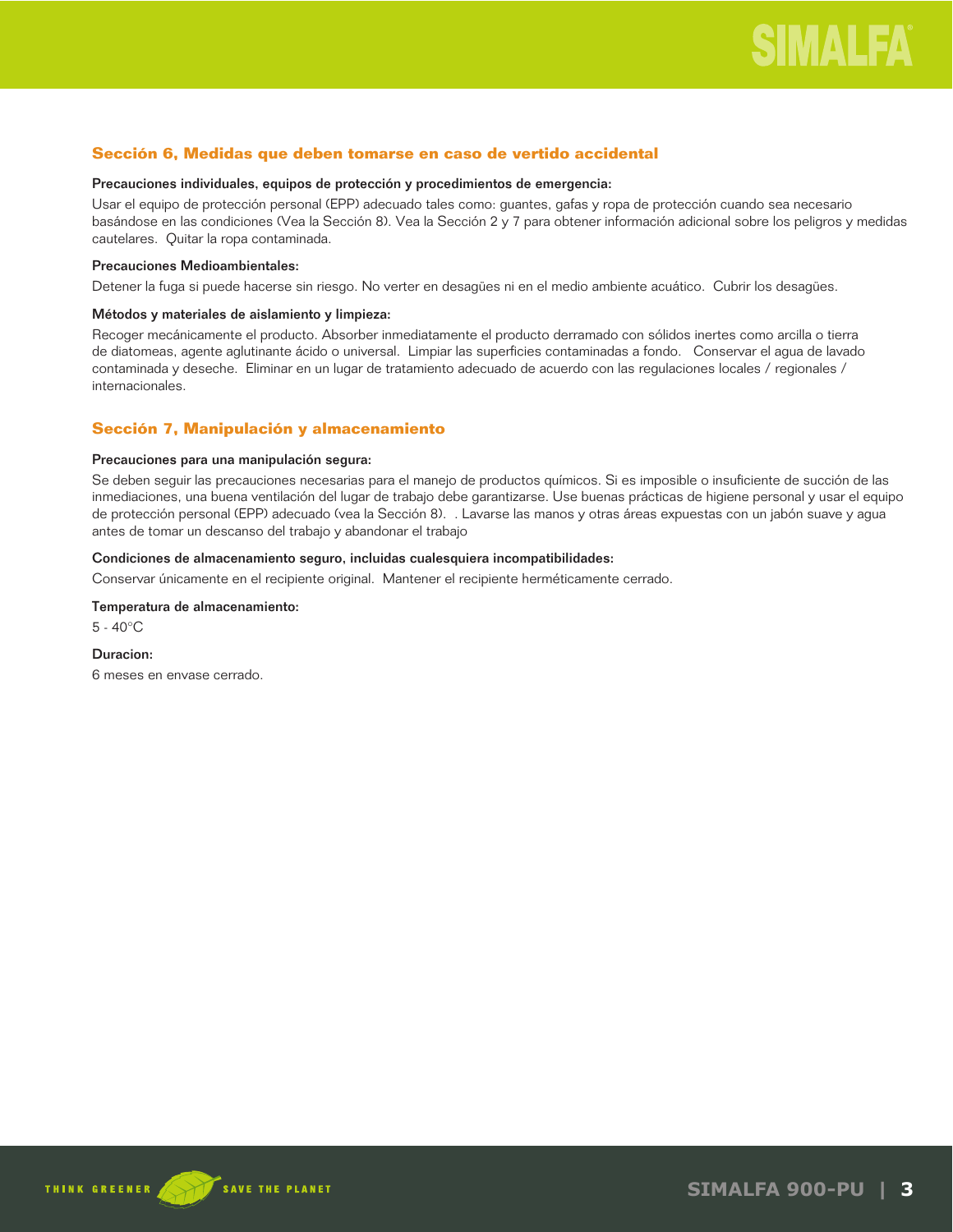

# **Sección 8, Controles de exposición/protección personal**

#### Parámetros de control:

### Límites de exposición laboral:

No contiene sustancias que sobrepasen el límite de concentración fijado un límite de exposición ocupacional.

| US OSHA HAZARDOUS COMPONENTS (29 CFR 1910.1200):       |  |  |  |
|--------------------------------------------------------|--|--|--|
| Permissible Exposure Limits                            |  |  |  |
| PEL-TWA (8 hour)<br>l PEL-STEL (15 min)<br>l Substance |  |  |  |
| Not Applicable                                         |  |  |  |

| US ACGIH Threshold Limit Values                    |  |  |  |
|----------------------------------------------------|--|--|--|
| Substance<br>TLV-TWA (8 hour)<br>TLV-STEL (15 min) |  |  |  |
| Not Applicable                                     |  |  |  |

| NIOSH Exposure Limits |            |               |
|-----------------------|------------|---------------|
| <b>Substance</b>      | <b>TWA</b> | <b>I STEL</b> |
| Not Applicable        |            |               |

Controles apropiados de ingeniería:

Ventilación general del área debe ser adecuada. También vea la Sección 7.

Medidas de protección individual, tales como equipos de protección personal:

Protección ocular y el rostro: Utilice gafas de protección adecuados.

Protección de los ojos debe cumplir con las regulaciones OSHA.

# Protección de la piel y de las manos:

Utilice guantes de protección adecuados. Inspeccione los guantes antes de su uso. Utilice la técnica correcta de quitarse los guantes (sin tocar la superficie exterior del guante) para evitar el contacto de la piel con este producto. Deseche los guantes contaminados después de su uso, de acuerdo con las leyes aplicables y buenas prácticas de laboratorio. Lavar y secar las manos.

# Protección de las vías respiratorias:

No se requiere bajo condiciones normales de uso. Donde el asesoramiento de riesgo muestre que los respiradores purificadores de aire son apropiados, usar el tipo N95 (US) o tipo P1 (EN 143). Usar respiradores y componentes testados y aprobados bajo estándares de gobierno tales como NIOSH (US) o CEN (EU).

#### Otros:

Otra ropa de protección puede ser necesaria dependiendo de grado de exposición.

#### Peligros térmicos:

No hay datos disponibles

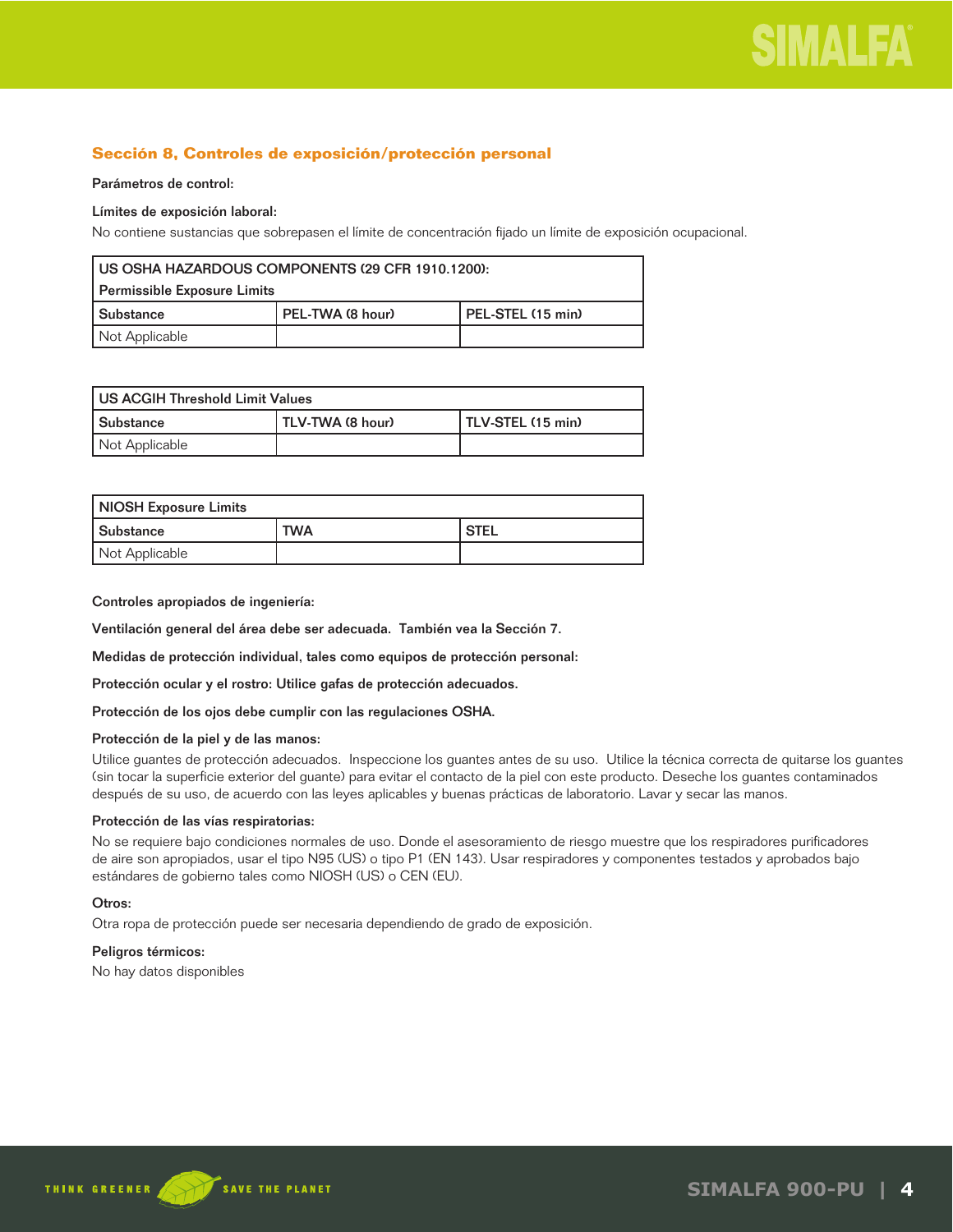# **Sección 9, Propiedades físicas y químicas**

# Apariencia

| Inflamabilidad (sólido, gas):  No es inflamable                       |  |
|-----------------------------------------------------------------------|--|
| Límites de inflamabilidad superior/inferior o límites de explosividad |  |
|                                                                       |  |
| Límites de inflamabilidad: superior %:  No aplicable                  |  |
| Límites de explosividad: inferior %: No aplicable                     |  |
| Límites de explosividad: superior %: No aplicable                     |  |
|                                                                       |  |
|                                                                       |  |
| Densidad relativa (@50°C) 1.06 g/cm3                                  |  |
|                                                                       |  |
| Coeficiente de partición (n-octanol/agua):  No hay datos disponibles  |  |
| Temperatura de autoignición: No hay datos disponibles                 |  |
| Temperatura de descomposición:  No hay datos disponibles              |  |
|                                                                       |  |
|                                                                       |  |
|                                                                       |  |

# **Sección 10, Estabilidad y reactividad**

| Posibilidad de reacciones peligrosas:  Ninguno conocido. |                                                                                                             |
|----------------------------------------------------------|-------------------------------------------------------------------------------------------------------------|
| Condiciones que deben evitarse: No congele.              |                                                                                                             |
| Materiales incompatibles:  Ninguno conocido.             |                                                                                                             |
|                                                          | Productos de descomposición peligrosos: La descomposición térmica puede liberar gases y vapores irritantes. |

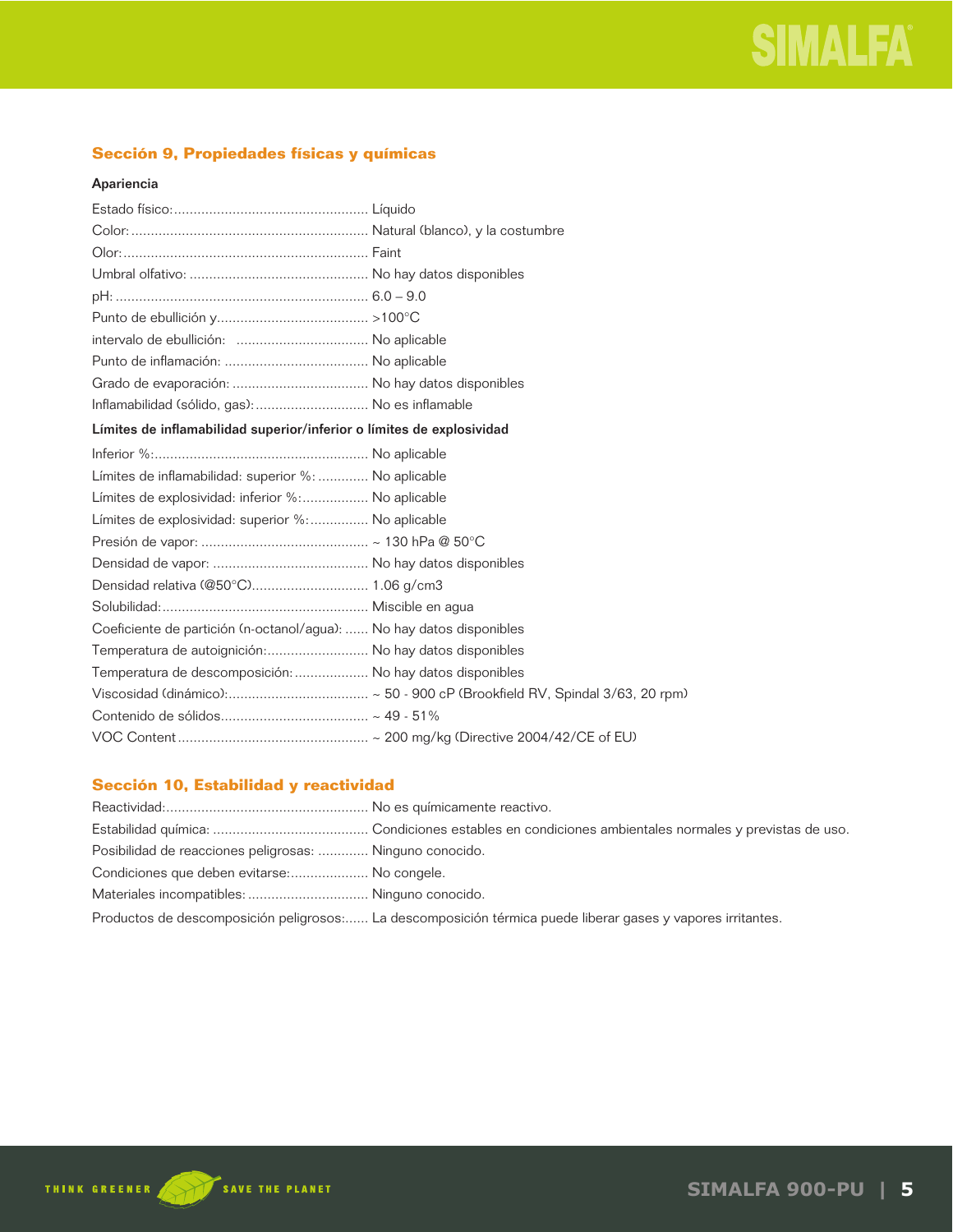# **Sección 11, Información toxicológica**

#### Información sobre posibles vías de exposición:

Síntomas relacionados con las características físicas, químicas y toxicológicas:

No se espera ninguna.

Efectos retardados e inmediatos y efectos crónicos producidos por una exposición a corto o largo plazo: No se espera ninguna.

#### Medidas numéricas de toxicidad:

Información Ingrediente:

| <b>Substance</b> | Test Type (species)     | Value |
|------------------|-------------------------|-------|
| No aplica        | LD50 Oral (Ratón)       |       |
|                  | LD50 Dérmico (Conejo)   |       |
|                  | LC50 Inhalación (Ratón) |       |

### Corrosión/irritación en la piel:

Contactos frecuentes o prolongado con la piel puede causar irritación dérmica.

# Lesiones/irritación graves en los ojos:

No se espera que cause lesiones/irritación graves en los ojos.

#### Sensibilización respiratoria:

No hay información disponible sobre la mezcla, sin embargo ninguno de los componentes se han clasificado como sensibilizador respiratorio (o están por debajo del umbral de concentración para la clasificación).

#### Sensibilización de la piel:

No hay información disponible sobre la mezcla, sin embargo ninguno de los componentes se han clasificado como un sensibilizador de la piel (o están por debajo del umbral de concentración para la clasificación).

#### Mutagenidad de células germinativas:

No hay información disponible sobre la mezcla, sin embargo ninguno de los componentes se han clasificado como mutagenidad de células germinativas (o están por debajo del umbral de concentración para la clasificación).

#### Carcinogenicidad:

No hay información disponible sobre la mezcla, sin embargo ninguno de los componentes está listado en el Programa Nacional de Toxicología - Informe sobre Carcinógenos (National Toxicology Program (NTP) Report on Carcinogens) (última edición) o se ha encontrado para ser un carcinógeno potencial en la Agencia Internacional para la Investigación del Cáncer (International Agency for Research on Cancer (IARC)) Monografías (última edición), o por la OSHA.

#### Toxicidad a la reproducción:

No hay información disponible sobre la mezcla, sin embargo ninguno de los componentes se han clasificado como toxicidad a la reproducción (o están por debajo del umbral de concentración para la clasificación).

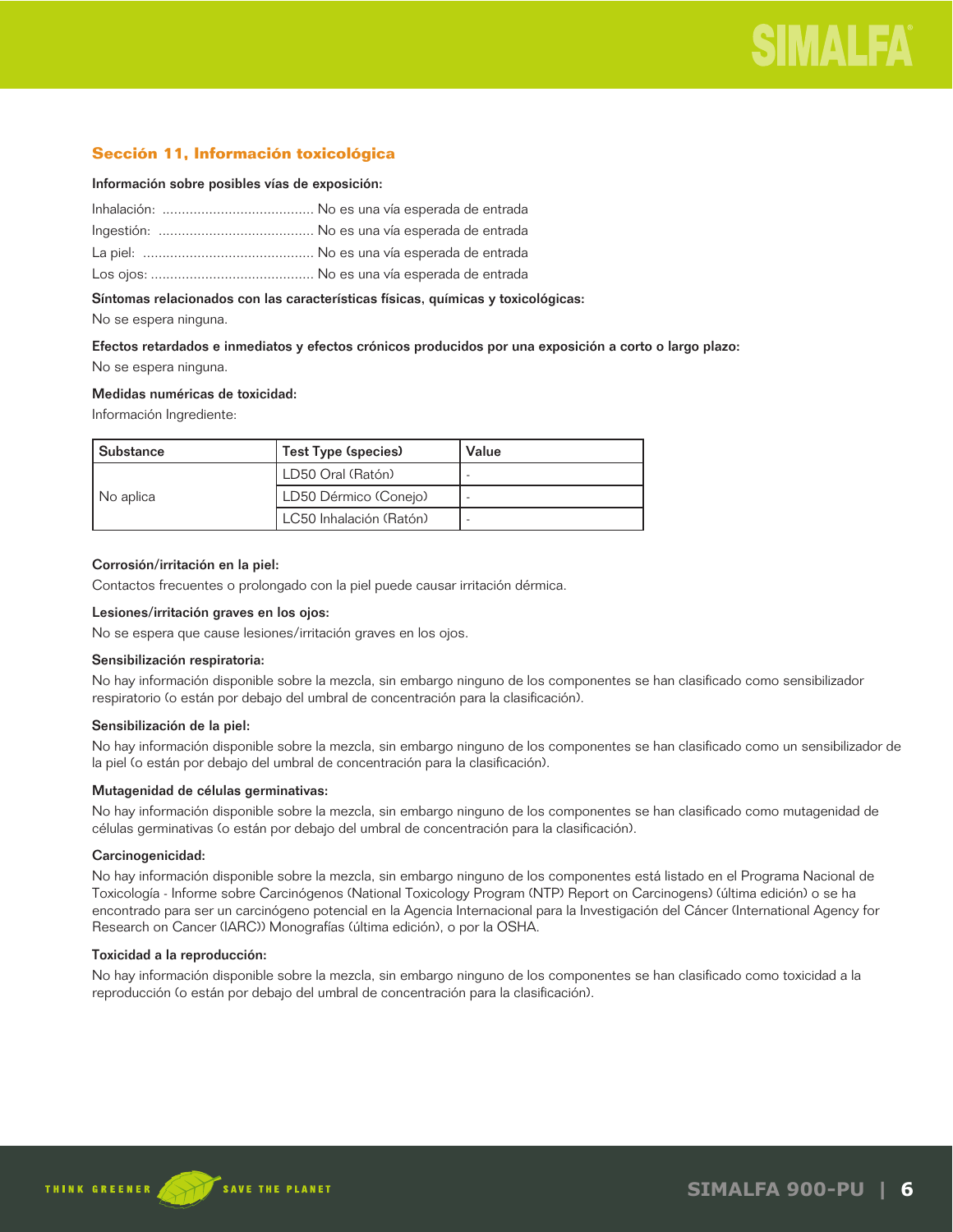#### Toxicidad sistémica para órganos

#### diana (exposición única):

No hay información disponible sobre la mezcla, sin embargo ninguno de los componentes se han clasificado como Toxicidad sistémica para órganos diana (exposición única) (o están por debajo del umbral de concentración para la clasificación).

### Toxicidad sistémica para órganos

#### diana (exposición repetida):

No hay información disponible sobre la mezcla, sin embargo ninguno de los componentes se han clasificado como (exposición repetida) (o están por debajo del umbral de concentración para la clasificación).

#### Peligro por aspiración:

No hay información disponible sobre la mezcla, sin embargo ninguno de los componentes se han clasificado como peligro por aspiración (o están por debajo del umbral de concentración para la clasificación).

#### Información adicional:

Ninguno conocido.

# **Sección 12, Información ecotoxicológia**

#### Ecología:

#### Datos del producto:

El producto no puede ser liberado en el agua sin tratamiento previo.Ingredient Information:

#### Información Ingrediente:

| Substance | <b>Test Type</b> | <b>Species</b> | Value |
|-----------|------------------|----------------|-------|
| No aplica | LD50             |                |       |
|           | <b>EC50</b>      |                |       |
|           | EC/LC50          |                |       |

#### Persistencia y degradabilidad:

No hay datos disponibles

# Potencial de bioacumulación:

No hay datos disponibles

# Movilidad en suelo:

No hay datos disponibles

#### Otros efectos adversos:

Técnicamente versiones correctas de concentración débil en adecuadas estaciones de depuración biológica, no hay que esperar perturbaciones de la biodegradabilidad de los lodos activados. Observar las prescripciones relativas drenajes locales.

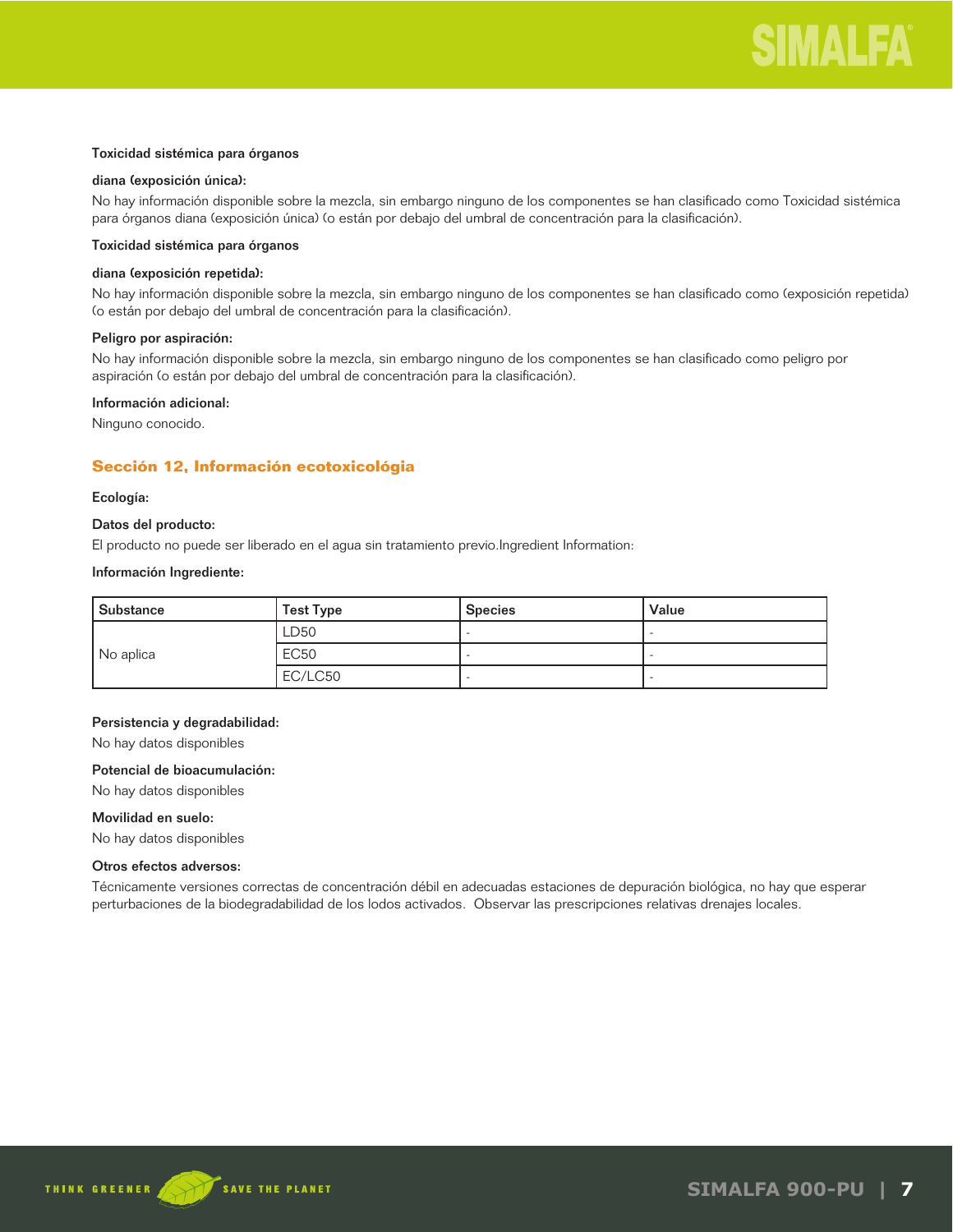# **Sección 13, Información relativa a la eliminación de los productos**

#### Proceso de eliminación de sustancias o preparados:

Deshágase de producto contaminante y los materiales utilizados en la limpieza de derrames o fugas de una manera aprobada para este material. Consulte Federales, Estatales y Locales agencias reguladoras apropiadas a determinar los procedimientos adecuados de eliminación.

#### Envases contaminados:

Embalaje completamente vaciado se puede reciclar.

# **Sección 14, Información relativa al transporte**

### US Departamento de Transporte (49CFR)

No regulado

# Código Marítimo Internacional de Mercancías Peligrosas (IMDG)

No regulado

Asociación Internacional de Transporte Aéreo (IATA) (Pueden aplicación variantes según países)

No regulado

# Peligros ambientales

Contaminante marino: No

Transporte a granel (de acuerdo con el Anexo II de MARPOL 73/78 y el código IBC)

Ninguna otra información pertinente disponible.

Precauciones especiales que el usuario necesita para tener en cuenta, o necesita para cumplir , en relación con el transporte o medio de transporte , ya sea dentro o fuera de sus instalaciones:

Proteger de las heladas

# **Sección 15, Información sobre la reglamentación**

# USA:

Regulaciones federales de Estados Unidos de América: Esta hoja de datos de seguridad cumple con OSHA, 29 CFR 1910.1200.

# Control de Sustancias Tóxicas acto (Toxic Substances Control Act (TSCA)):

Todas las sustancias de este producto están relacionados, según sea necesario, o están exentos de inventario TSCA.

### Reautorización del Superfina acto de 1986 Título III secciones 302, 311,312 y 313 (SARA - Superfund and Reauthorization Act of 1986 Title III sections 302, 311,312 and 313):

Seccione 302 – No hay productos químicos en este material están sujetos a los requisitos de información de SARA Título III, Seccione 302.

# Respuesta, Compensación y Responsabilidad Ambiental Ley Integral (Comprehensive Environmental Response, Compensation, and Liability Act - CERCLA) Lista de sustancias peligrosas, 40 CFR 302.4:

Este producto no contiene productos químicos incluidos en el CERCLA.

Ley de Aire Limpio (Clean Air Act (CAA)) Seccione 112(r) Prevención de Liberación Accidental (40 CFR 68.130): Ninguno

Ley de Agua Limpia (Clean Water Act) Seccione 311 Sustancias Peligrosas (40 CFR 117.3):

Ninguno

# SARA Título III Seccione 302 Sustancia extremadamente peligrosa (40 CFR 355, Apéndice A):

Ninguno